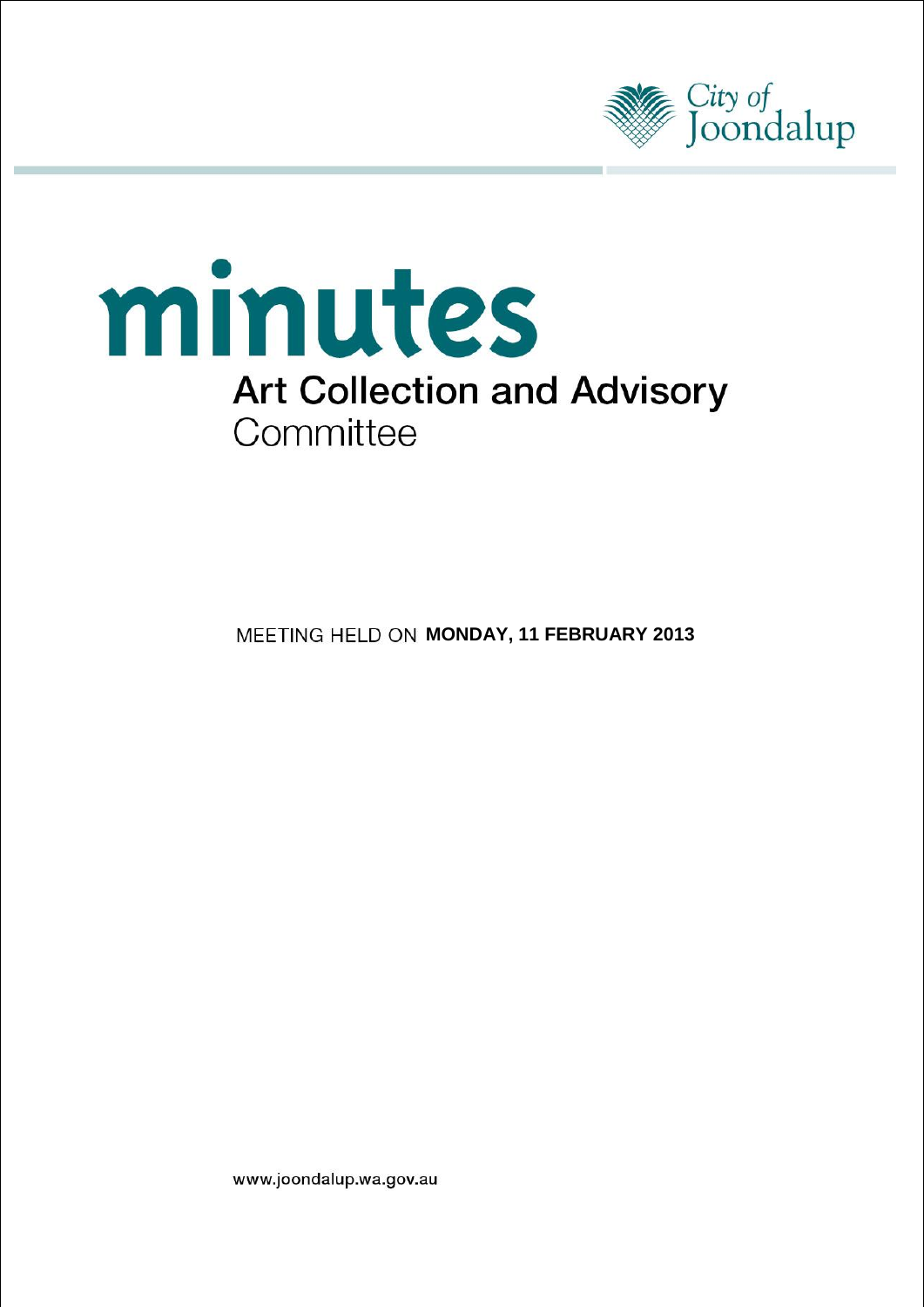## **TABLE OF CONTENTS**

| <b>Item No</b> | <b>Title</b>                                                                   | Page No |
|----------------|--------------------------------------------------------------------------------|---------|
|                | Declaration of Opening                                                         | 3       |
|                | <b>Public Question Time</b>                                                    | 3       |
|                | <b>Public Statement Time</b>                                                   | 3       |
|                | Apologies/Leave of absence                                                     | 4       |
|                | <b>Confirmation of Minutes</b>                                                 | 4       |
|                | Announcements by the Presiding Member without discussion                       | 4       |
|                | Declarations of Interest                                                       | 4       |
|                | Identification of matters for which the meeting may sit behind<br>closed doors | 4       |
|                | Petitions and deputations                                                      | 4       |
|                | Motion to Change Order of Business                                             | 5       |
|                | Reports                                                                        | 6       |
| $\mathbf{1}$   | <b>Commissioned Artist - Lindsay Harris</b>                                    | 28      |
| $\overline{2}$ | Art Collection and Advisory Committee - Meeting Proposal -<br>6 June 2013      | 29      |
| 3              | Display of Video Based Artwork                                                 | 32      |
| 4              | 'Inside Out Billboard Project' - Public Art for City of Joondalup              | 37/21   |
| 5              | <b>Commissioning of Artwork</b>                                                | 38/15   |
| 6              | <b>Community Invitation Art Award</b>                                          | 39/6    |
|                | Motions of which previous notice has been given                                | 40      |
|                | Requests for Reports for future consideration                                  | 40      |
|                | Closure                                                                        | 40      |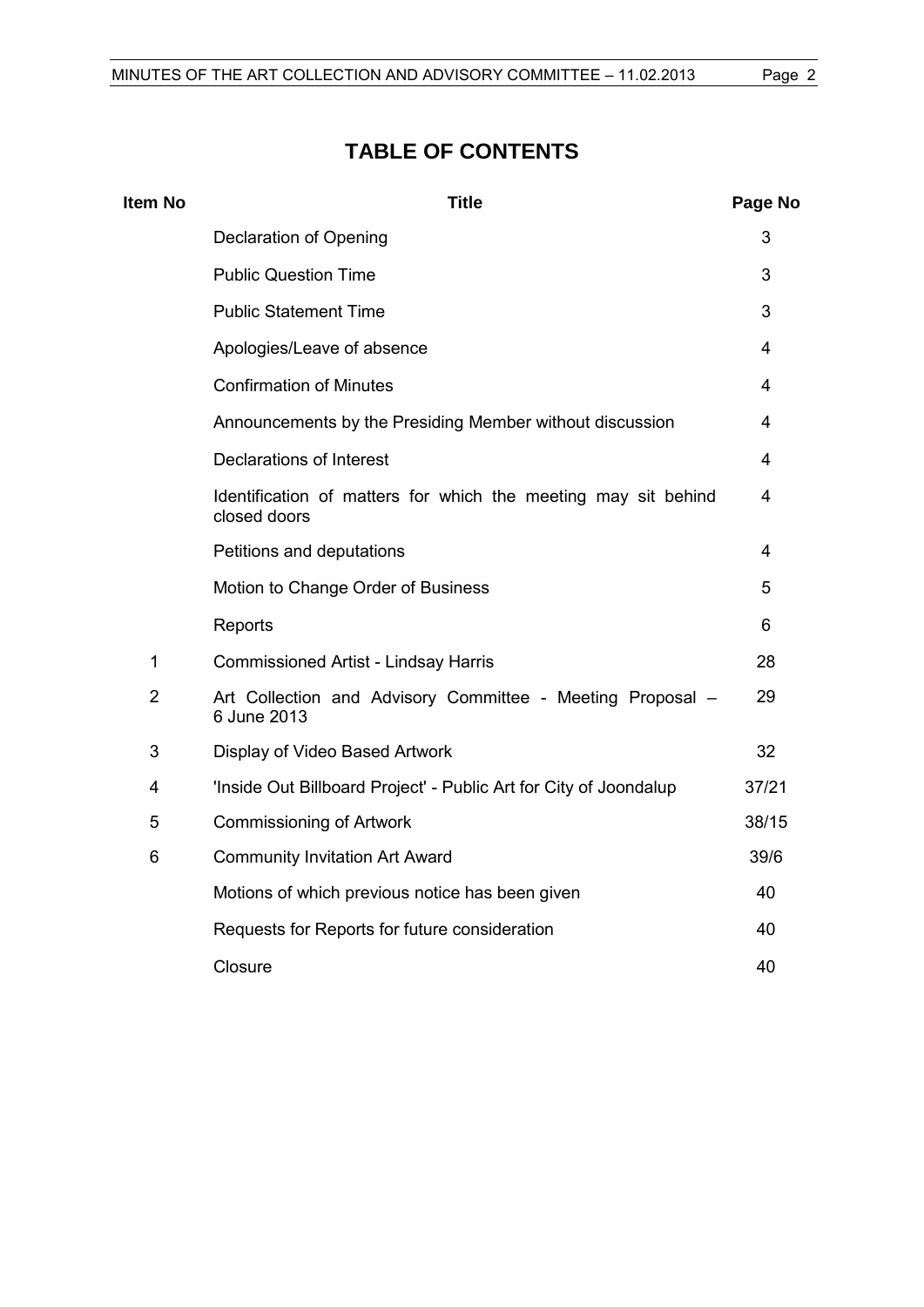# **CITY OF JOONDALUP**

#### **MINUTES OF THE ART COLLECTION AND ADVISORY COMMITTEE MEETING HELD IN CONFERENCE ROOM 1, JOONDALUP CIVIC CENTRE, BOAS AVENUE, JOONDALUP ON MONDAY, 11 FEBRUARY 2013 COMMENCING AT 5.30PM.**

#### **ATTENDANCE**

#### **Committee Members**

| Cr Liam Gobbert<br><b>Mayor Troy Pickard</b>                 | <b>Presiding Member</b>                                                                                             | until 6.53pm |
|--------------------------------------------------------------|---------------------------------------------------------------------------------------------------------------------|--------------|
| Cr John Chester<br>Cr Kerry Hollywood<br>Cr Mike Norman      | <b>Deputy Presiding Member</b>                                                                                      |              |
| Cr Teresa Ritchie<br>Cr Sam Thomas                           |                                                                                                                     | from 5.39pm  |
| <b>Officers:</b>                                             |                                                                                                                     |              |
| Mr Mike Tidy<br>Mr Mike Smith<br>Mr Thomas De Mallet Burgess | <b>Director Corporate Services</b><br>Manager Leisure and Cultural Services<br><b>Coordinator Cultural Services</b> | until 6.53pm |

Ms Amanda Alderson Curator *from 6.40pm until 6.49pm*

#### **Guests:**

| Mr Lindsay Harris  | <b>Commissioned Artist</b> | from 6.40pm until 6.49pm |
|--------------------|----------------------------|--------------------------|
| Ms Jan Morskate    | Director, emerge ART SPACE | from 6.40pm until 6.49pm |
| Ms Sherri Staltari | Director, emerge ART SPACE | from 6.40pm until 6.49pm |

There were no members of the public and no member of the press in attendance.

#### <span id="page-2-0"></span>**DECLARATION OF OPENING**

The Presiding Member declared the meeting open at 5.30pm.

Mr John Byrne Governance Coordinator Ms Deborah Gouges Governance Officer

#### <span id="page-2-1"></span>**PUBLIC QUESTION TIME**

Nil.

#### <span id="page-2-2"></span>**PUBLIC STATEMENT TIME**

Nil.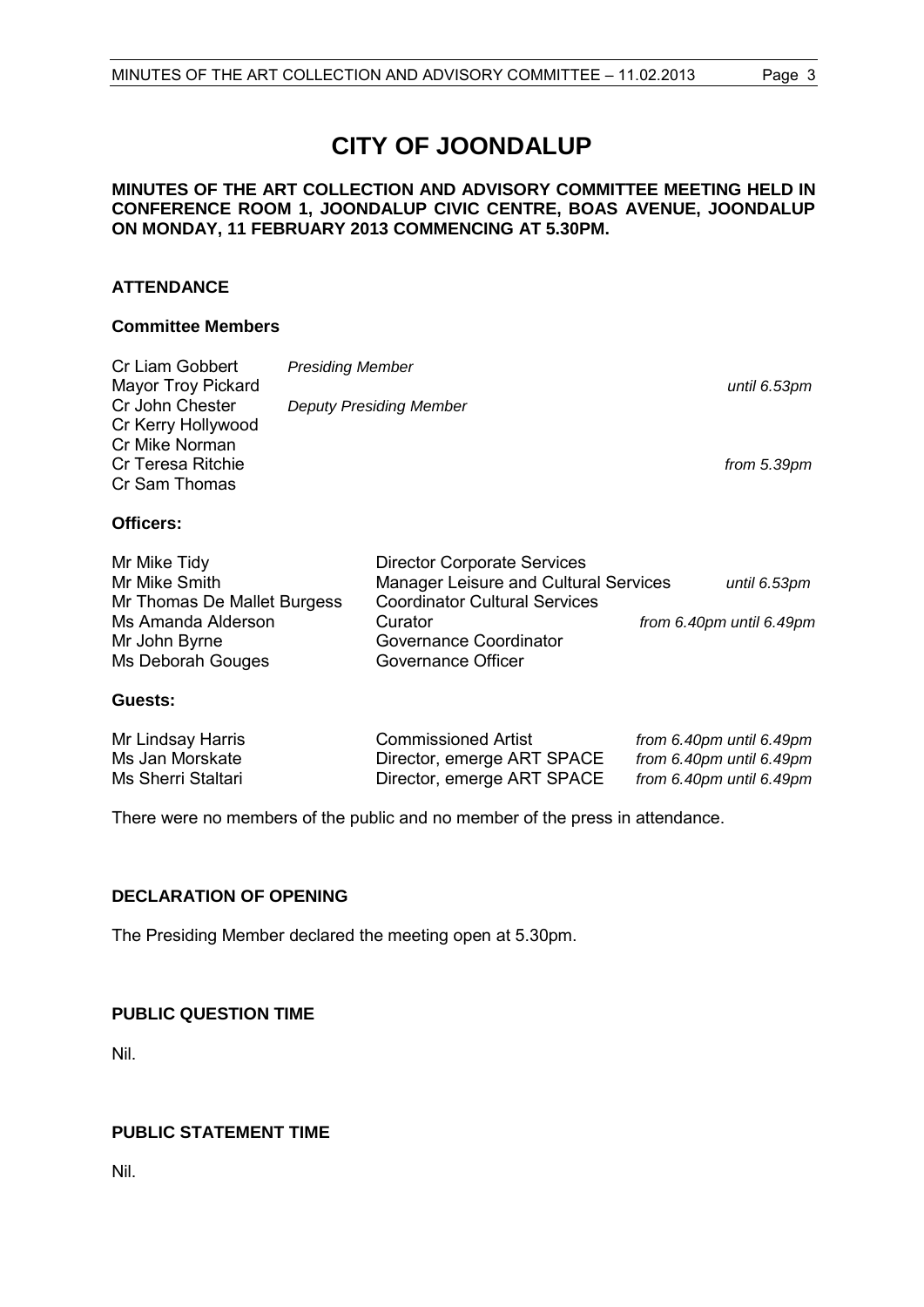### <span id="page-3-0"></span>**APOLOGIES/LEAVE OF ABSENCE**

Mr Garry Hunt, Chief Executive Officer.

#### <span id="page-3-1"></span>**CONFIRMATION OF MINUTES**

MINUTES OF THE ART COLLECTION AND ADVISORY COMMITTEE HELD 5 NOVEMBER 2013

**MOVED Cr Chester, SECONDED Cr Hollywood that the minutes of the meeting of the Art Collection and Advisory Committee held on 5 November 2012 be confirmed as a true and correct record.**

#### **The Motion was Put and CARRIED (6/0)**

**In favour of the Motion:** Cr Gobbert, Mayor Pickard, Crs Chester, Hollywood, Norman and Thomas.

#### <span id="page-3-2"></span>**ANNOUNCEMENTS BY THE PRESIDING MEMBER WITHOUT DISCUSSION**

Nil.

#### <span id="page-3-3"></span>**DECLARATIONS OF INTEREST**

Nil.

#### <span id="page-3-4"></span>**IDENTIFICATION OF MATTERS FOR WHICH THE MEETING MAY SIT BEHIND CLOSED DOORS**

Nil.

### <span id="page-3-5"></span>**PETITIONS AND DEPUTATIONS**

Nil.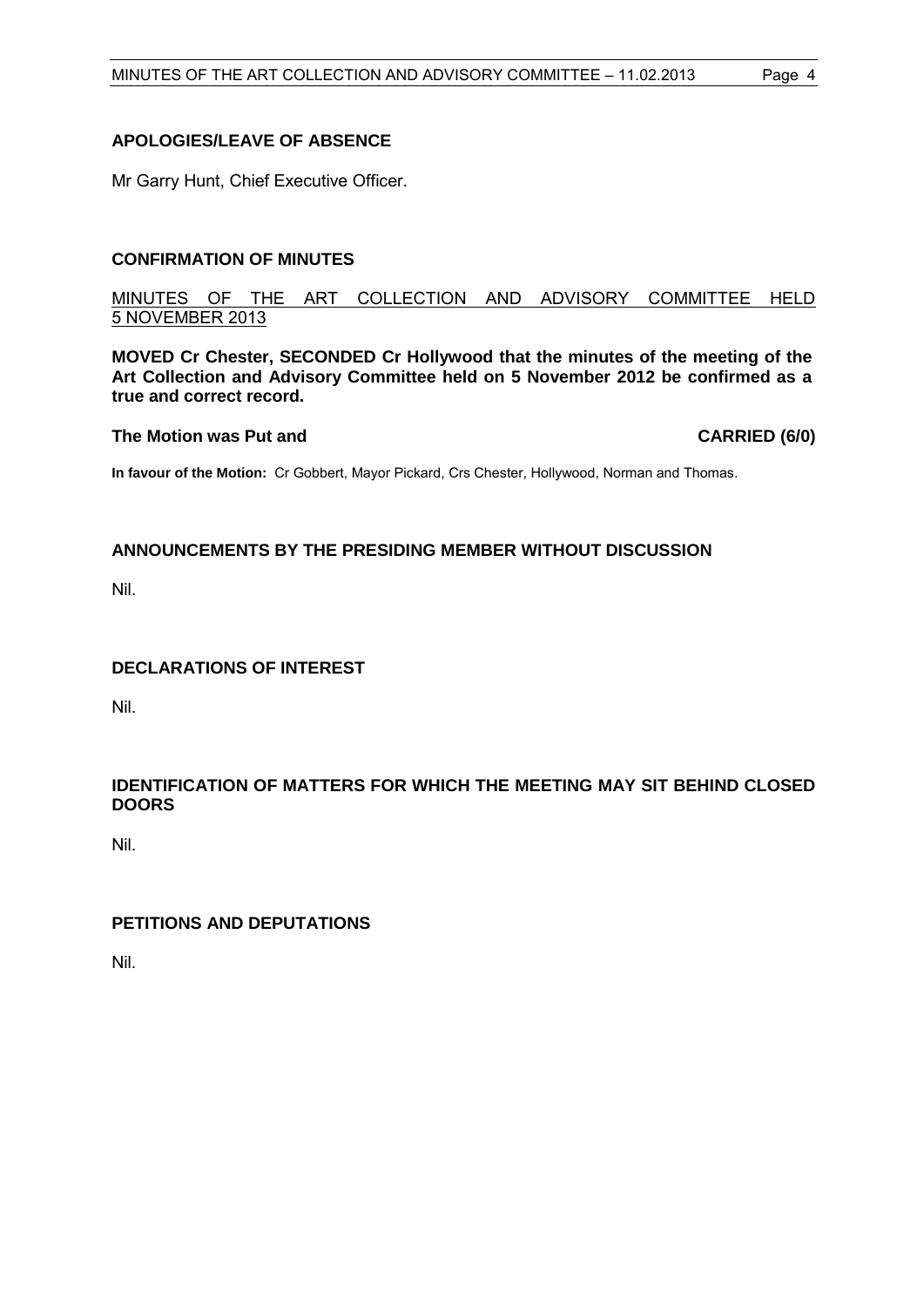### <span id="page-4-0"></span>**MOTION TO CHANGE ORDER OF BUSINESS**

#### CONSIDERATION OF CHANGE TO ORDER OF BUSINESS - [02154]

**MOVED Mayor Pickard, SECONDED Cr Thomas that the Art Collection and Advisory Committee suspends clause 14(4) of the City's** *Standing Orders Local Law 2005* **– Order of Business, to allow the items of business to be considered out of sequence as they are listed on the agenda, dealing with:**

- **Item 6 - Community Invitation Art Award**
- **Item 5 - Commissioning of Artwork**
- **Item 4 - 'Inside Out Billboard Project' - Public Art for City of Joondalup**

#### **prior to considering Item 1 - Commissioned Artist - Lindsay Harris.**

#### **The Motion was Put and CARRIED (6/0)**

**In favour of the Motion:** Cr Gobbert, Mayor Pickard, Crs Chester, Hollywood, Norman and Thomas.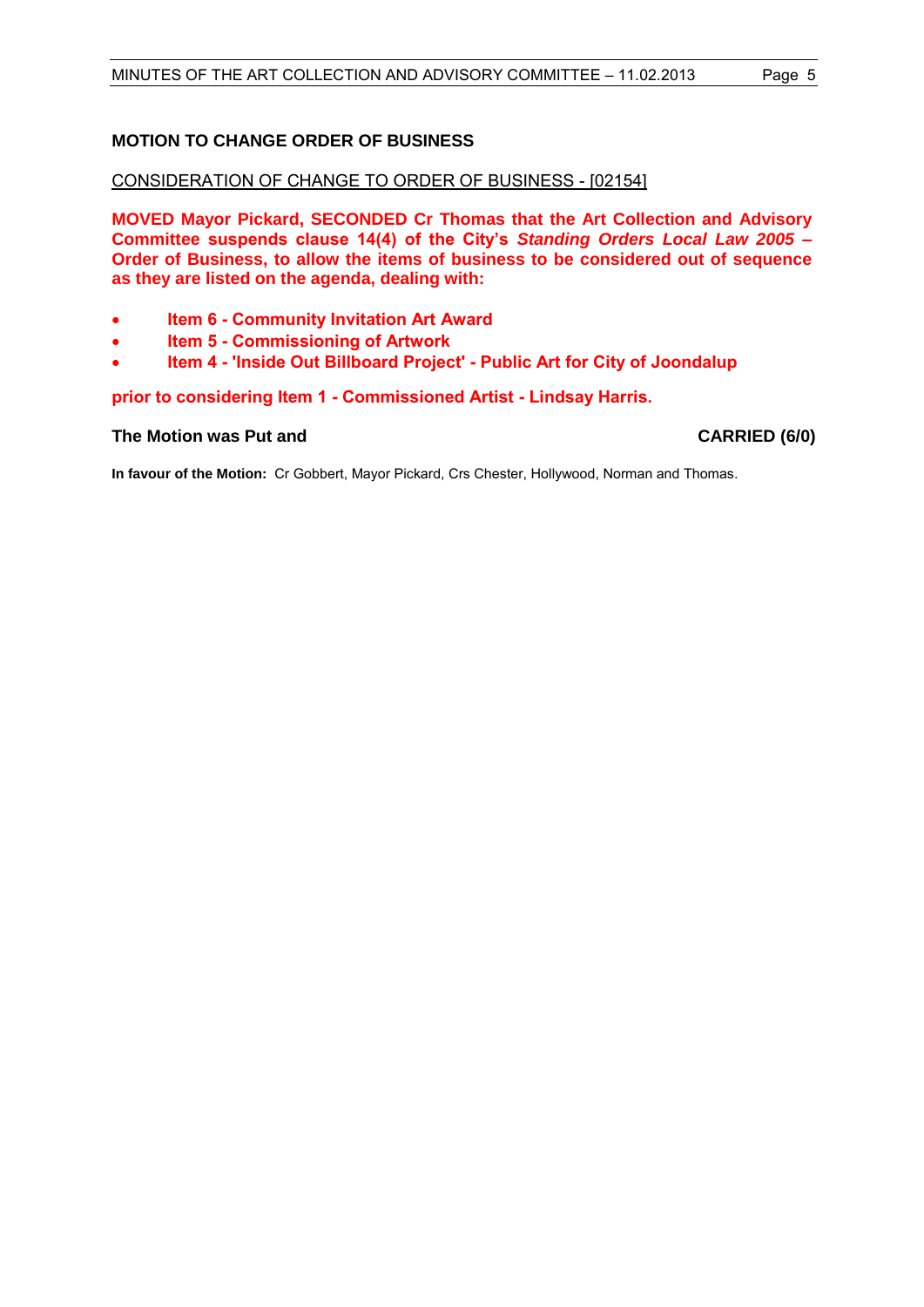*Cr Ritchie entered the room, the time being 5.39pm.*

#### <span id="page-5-0"></span>**REPORTS**

# <span id="page-5-1"></span>**ITEM 6 COMMUNITY INVITATION ART AWARD WARD** All **RESPONSIBLE** Mr Mike Tidy **DIRECTOR** Corporate Services **FILE NUMBER** 35613, 101515 **ATTACHMENTS** Attachment 1 Terms and Conditions of Entry **AUTHORITY / DISCRETION** Executive - The substantial direction setting and oversight role of Council, such as adopting plans and reports, accepting tenders, directing operations, setting and amending budgets.

#### **PURPOSE**

For Council to consider options for further development of the City of Joondalup's Invitation Art Award 2013 onwards.

#### **EXECUTIVE SUMMARY**

The 2012 City of Joondalup Invitation Art Award (IAA) was an acquisitive art award that was open to leading Western Australian artists and has been held since 1998. At its meeting held on 20 November 2012 (CJ249-11/12 refers), Council resolved to make some changes to its IAA as follows:

- Be renamed the Community Invitation Art Award (CIAA).
- Eligibility to the CIAA be limited to City of Joondalup residents or a member of the Joondalup Community Art Association.
- Implement an artistic direction to focus on exhibiting more work by fewer artists.
- Selection and judging panels comprise independent art professionals.

The Council decision of 20 November 2012 also sought more information on art categories for the CIAA along with including a Community Education Program as part of the award.

#### **BACKGROUND**

At its meeting held on 17 April 2012 (CJ066-04/12 refers), Council resolved in part:

*"4 In relation to the report on the City of Joondalup Invitation Art Award:*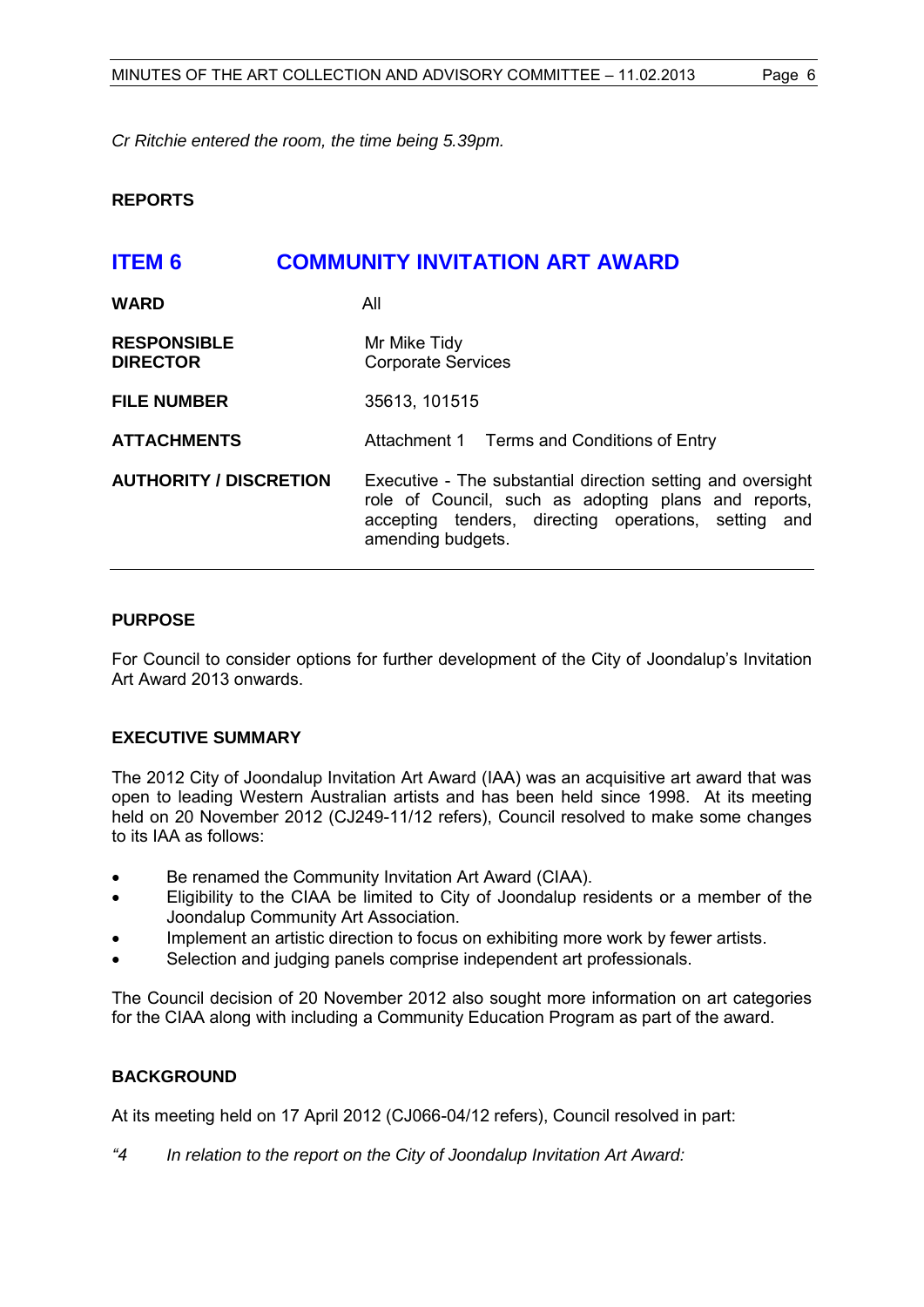### *4.2 REQUESTS a future report be presented to the Art Collection and Advisory Committee on potential options for the Invitation Art Award."*

The City of Joondalup Invitation Art Award is an acquisitive art award and exhibition that entered its 15<sup>th</sup> year in 2012.

The award aimed to recognise the practice of prominent Western Australian artists and to provide the Joondalup community with an opportunity to engage with contemporary visual art. It offered one of the largest acquisitive cash prizes in local government in Western Australia (\$15,000 – prize pool \$18,000). The winning artwork was acquired and became part of the City's art collection.

The award categories for the Invitation Art Award were:

- Acquisitive Award \$15,000
- Award for Excellence \$ 1,000
- Celebrating Joondalup Award \$ 1,000 \$ 1,000
- Popular Choice Award

Discretionary Judges' Commendation Awards were also issued and were in the form of a certificate and did not include a cash prize.

The following Cities offer the following prizes for their premier art exhibition:

- City of Perth \$20,000 acquisitive award, (prize pool of \$25,000).
- City of Stirling \$5,000 acquisitive award, (prize pool of \$11,000).
- City of Fremantle \$15,000 acquisitive award, (prize pool of \$20,000).
- City of Vincent \$6,000 acquisitive award, (prize pool of \$10,200).
- City of Greater Geraldton \$20,000 CGG Award for Excellence, (prize pool of \$45,000).
- City of Albany \$25,000 acquisitive award, (prize pool of \$27,000).
- City of Swan \$12,000 (prize pool of \$16,000).

The City of Fremantle is a specialised print award open only to professional artists. The Cities of Perth, Greater Geraldton, Albany and Swan are mixed media awards and also only open to professional artists.

The Cities of Vincent and Stirling are community awards open to professional and non-professional artists.

The City's Invitation Art Award was traditionally held in October of each year at the Lakeside Joondalup Shopping City. The City called for initial expressions of interest from artists, attracting approximately 90 entries annually. From the entries received, an independent selection panel compiled a shortlist of approximately 30 artists and these artists received an invitation to exhibit. A separate independent panel of expert judges review the exhibition and make awards.

The exhibition began with an opening function followed by a public exhibition period. Although all exhibited artworks were for sale, with the City taking a percentage of commission on any sales, the exhibition's importance as a cultural contribution to the City of Joondalup was its primary interest.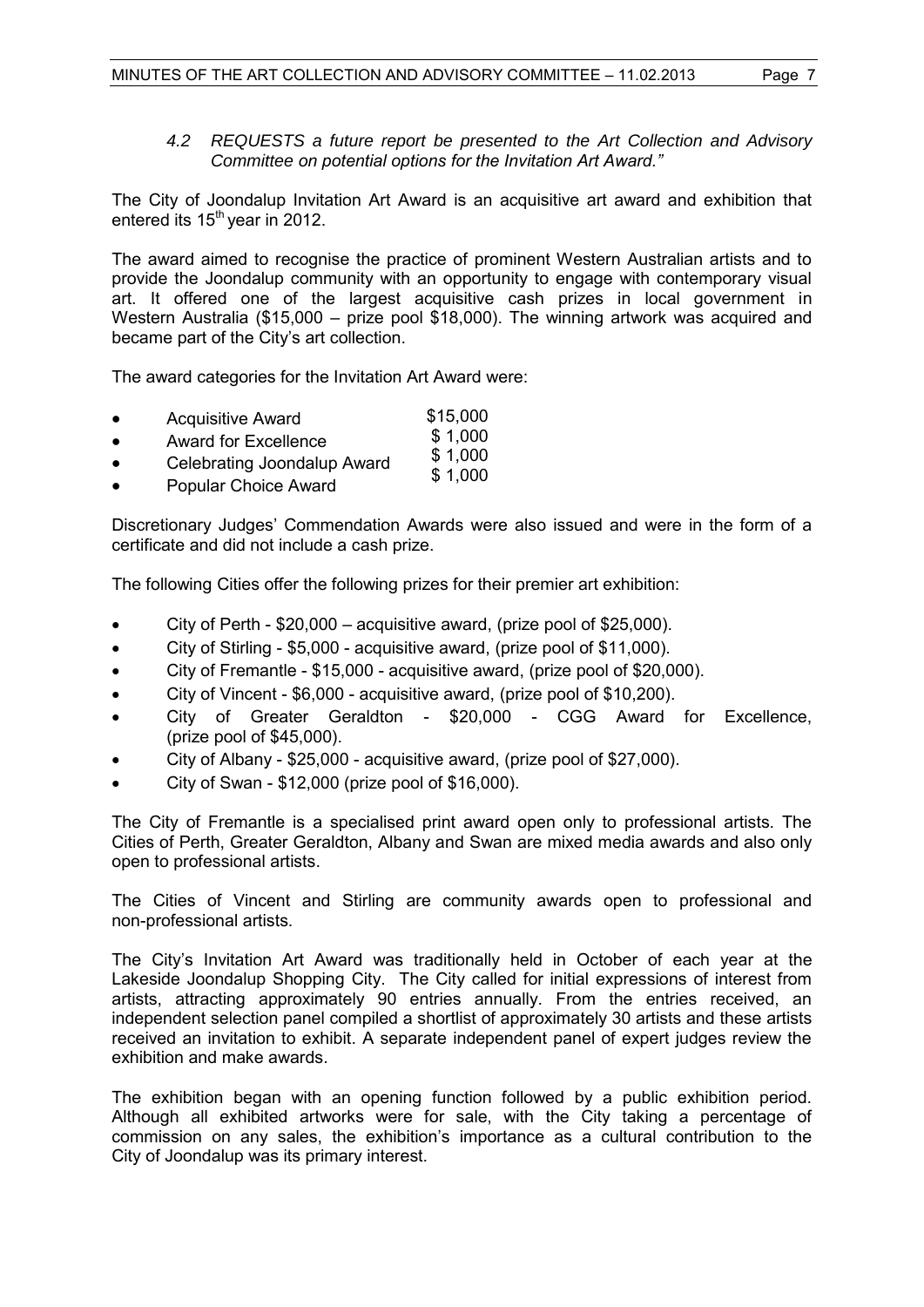At its meeting held on held on 20 November 2012 (CJ249-11/12 refers), Council resolved:

*"That Council AMENDS the Invitation Art Award to better reflect the aspiration of the local art community to include the following elements commencing in 2013:* 

*The Invitation Art Award be RENAMED the Community Invitation Art Award:*

- *1 eligibility to the Community Invitation Art Award be restricted to the City of Joondalup residents or a member of the Joondalup Community Art Association;*
- *2 selection of the artists be by an external selection committee and awarded by an external judging panel;*
- *3 an artistic direction be implemented to focus on exhibiting multiple work by fewer artists;*
- *4 a possible alternative venue for the Community Invitation Art Award be investigated and reported back to the Art Collection and Advisory Committee; and*
- *5 a further report be submitted to the Art Collection and Advisory Committee outlining the terms, conditions, award categories and potential community education program for the Community Invitation Art Award."*

#### **DETAILS**

#### **Issues and options considered**

The following options are suggested for the CIAA in regards to the decision of the Council made at its November 2012 meeting:

#### The Invitation Art Award be renamed the CIAA

This change has been reflected in the Terms and Conditions as attached to this report (Attachment 1 refers). It is however recommended that the exhibition be renamed back to the Invitation Art Award to avoid confusion among artists in relation to the Community Art Exhibition.

Eligibility to the Community Invitation Art Award be restricted to the City of Joondalup residents or a member of the Joondalup Community Art Association (JCAA)

This change has been reflected in the Terms and Conditions as attached to this report (Attachment 1 refers).

It is proposed with the change of eligibility criteria for professional artists to exhibit that the CIAA be a non-acquisitive art award.

When the City's art collection was assessed in December 2007, the valuer's comments noted that the City has a significant contemporary art collection of excellent financial and cultural value. Overall, selections have been made in order to build a coherent collection of high artistic and financial value.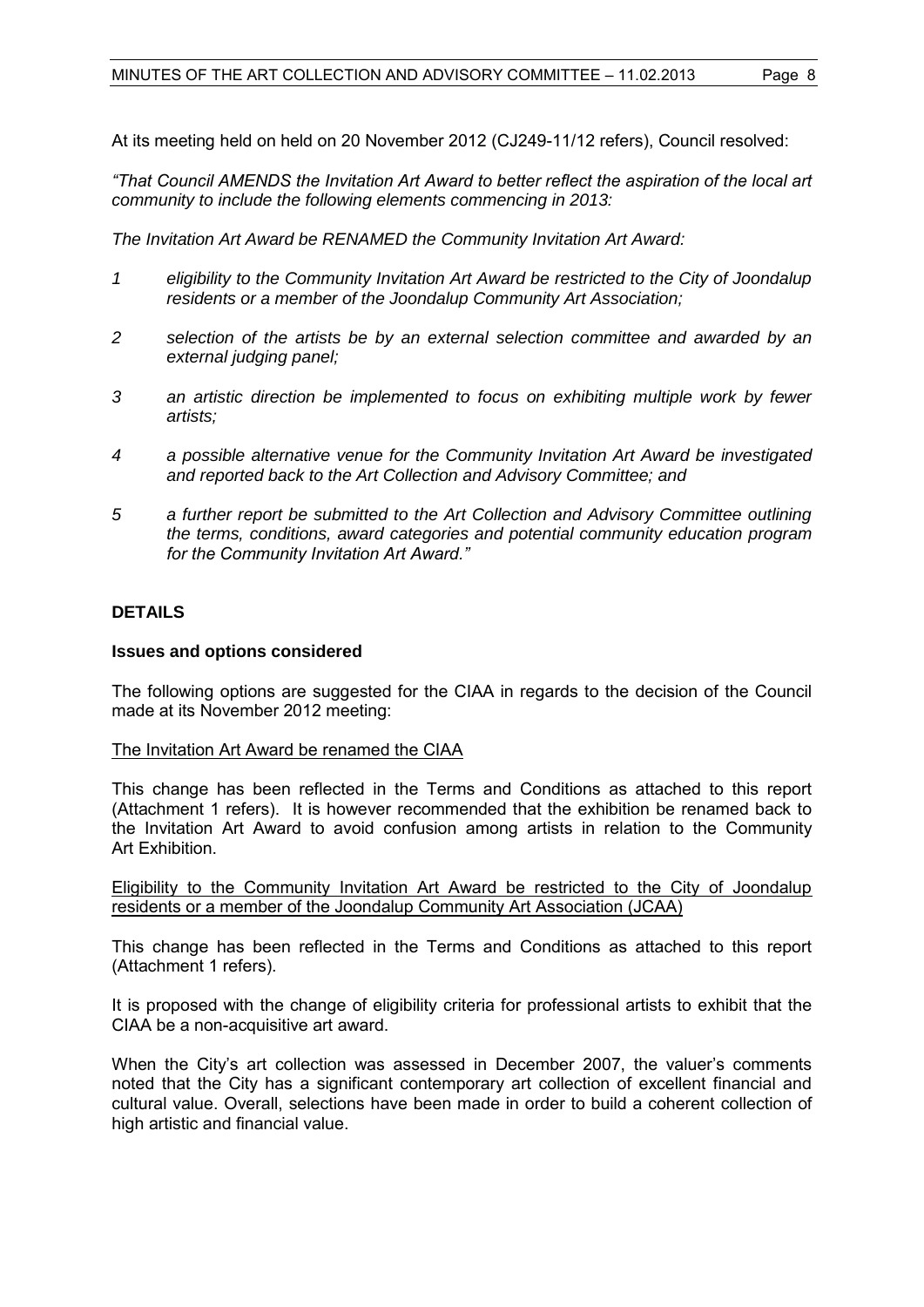With the CIAA having more of a local focus this may lead to the quality of work not being at the levels as it was in the past as per the City's IAA. If the CIAA is an acquisitive award, those winner works may weaken the overall value of the City's collection.

#### Award Categories

It is proposed that the following award categories apply to the CIAA:

- Overall Award \$5,000 This award is non-acquisitive and awarded to the overall winner.
- Award for Excellence \$1,000 This award is non-acquisitive and will be awarded to a work of excellence.
- Popular Choice Award \$1,000 This award is non-acquisitive and will be awarded to the work that receives the most votes in the public voting ballot.

The proposed reduction in the award amounts is based on the fact that the change in Terms and Conditions for the CIAA will now likely limit the range of professional expression of interest able to exhibit.

Each exhibiting artist will only be eligible to claim either the Overall Award or the Award for **Excellence** 

The Community Invitation Art Award will also feature a voluntary category that all artists are eligible to enter but which will not affect their eligibility for either the Overall Award or the Award for Excellence:

 Celebrating Joondalup \$1,000 - This prize will be awarded to a work that is based on Joondalup content or context. This is a voluntary category and any work nominated for the award category will be judged on artistic merit and by the extent to which it relates to and represents the City of Joondalup. Artists must outline on the Artwork Details Form how the work relates to the City of Joondalup.

In the event that there are many works worthy of merit, in addition to the above mentioned prizes, the judging panel may award up to three discretionary Judges' Commendation Awards. These awards take the form of a certificate and do not include a cash prize.

#### Selection of the artists be by an external selection committee and awarded by an external judging panel

The CIAA requires the expertise of an external selection committee and an external judging panel. Both panels are appointed by the City.

It is proposed to appoint three art industry experts to serve as the selection panel who will oversee the artist selection process, which takes place seven months before the event. A further three art industry experts will be engaged for the judging of the CIAA.

No representative of the City should serve on either the selection and/or the judging panels and the City has the right not to accept any artwork as part of the exhibition.

#### An artistic direction is implemented to focus on exhibiting multiple works by fewer artists

This option would focus on exhibiting multiple works by fewer artists to achieve greater depth of presentation.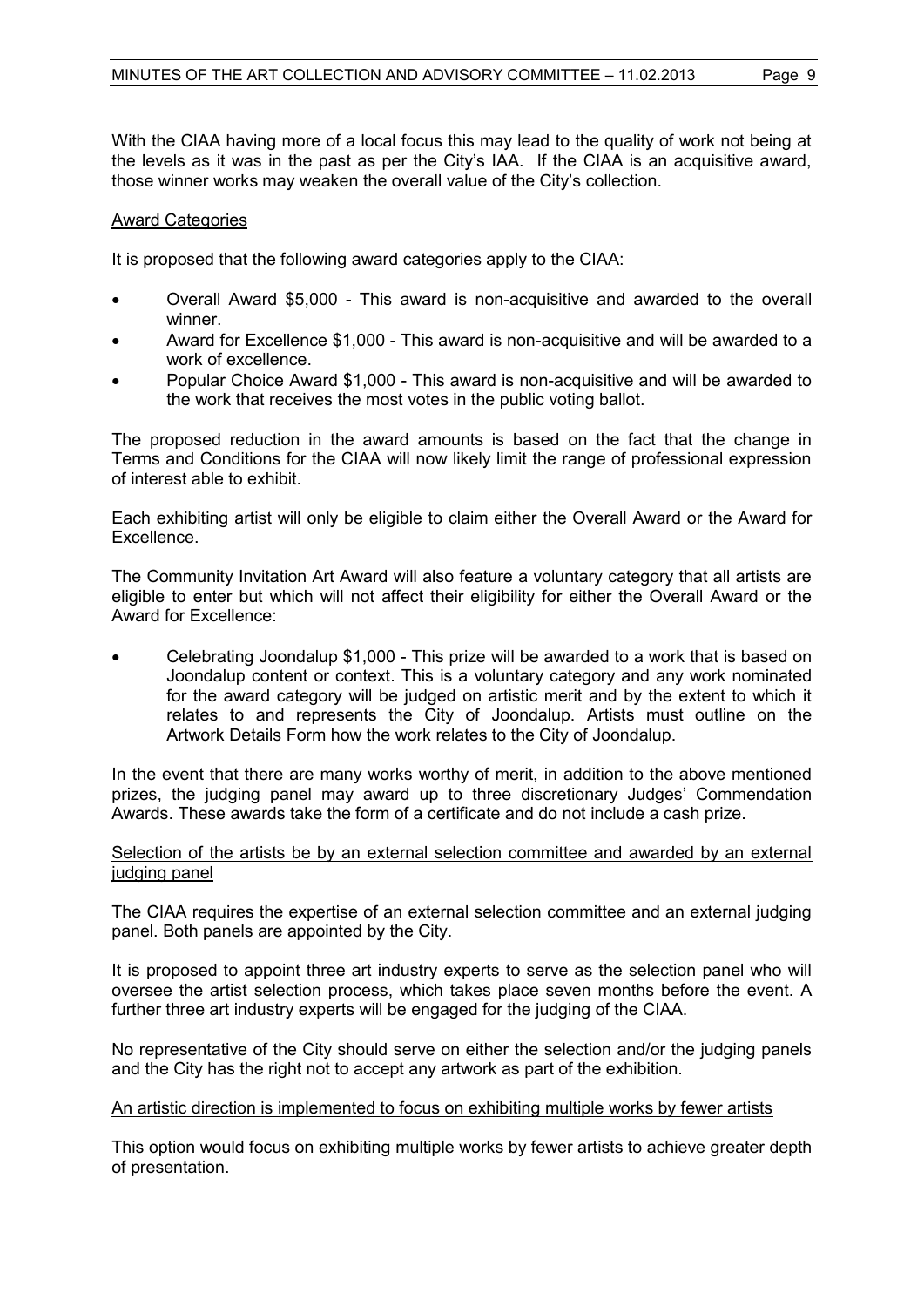By displaying a series of works by each selected artist this option would also provide the audience with a clearer understanding of each artist's practice and would enhance the general public's understanding of contemporary visual art.

#### Possible Alternative Venue for the Community Invitation Art Award

The investigation of a possible venue for the CIAA will be subject to a further report to the ACAC. Due to no alternative venue being determined at this stage, it is proposed to host the 2013 CIAA at the Lakeside Joondalup Shopping City from 26 October 2013 to 15 November 2013.

#### Implementation of a Community Education Program

Contemporary art is often seen to only appeal to a select group of art world insiders. The Community Education Program would focus on finding ways to connect members of the general public with contemporary visual art.

The program could include a series of conversations and events organised by the City and would present discussions between artists, art historians, curators, critics, directors, dealers and the general public. The program would draw on the distinctions and affinities between socially engaged artistic, curatorial, writing and administrative practices in the region.

It is suggested with the change of focus from the IAA to the CIAA, that such a program be deferred pending a review of the inaugural CIAA to gauge the level of artist work exhibited.

#### **Legislation / Strategic Community Plan / policy implications**

**Legislation** The moral rights section of the *Copyright Act 1968*  (Commonwealth) states that individual creators have the right not to have their work treated in a 'derogatory' way, such as distorting, mutilating, modifying, altering, or removing the artistic work, without the creator's knowledge and consent. This would include a prohibition on professional handling or displaying of artwork without the artist's consent.

#### **Strategic Community Plan**

| <b>Key theme</b> | <b>Community Wellbeing.</b> |
|------------------|-----------------------------|
|------------------|-----------------------------|

**Objective** Cultural development.

- **Strategic initiative**  $\bullet$  Establish a significant cultural facility with the capacity to attract world-class visual and performing arts events.
	- Invest in publicly accessible visual art that will present a culturally-enriched environment.
	- Actively engage event promoters to host iconic, cultural and sporting events within the City.
	- Promote local opportunities for arts development.

**Policy The City's Art and Memorabilia Collection Policy.**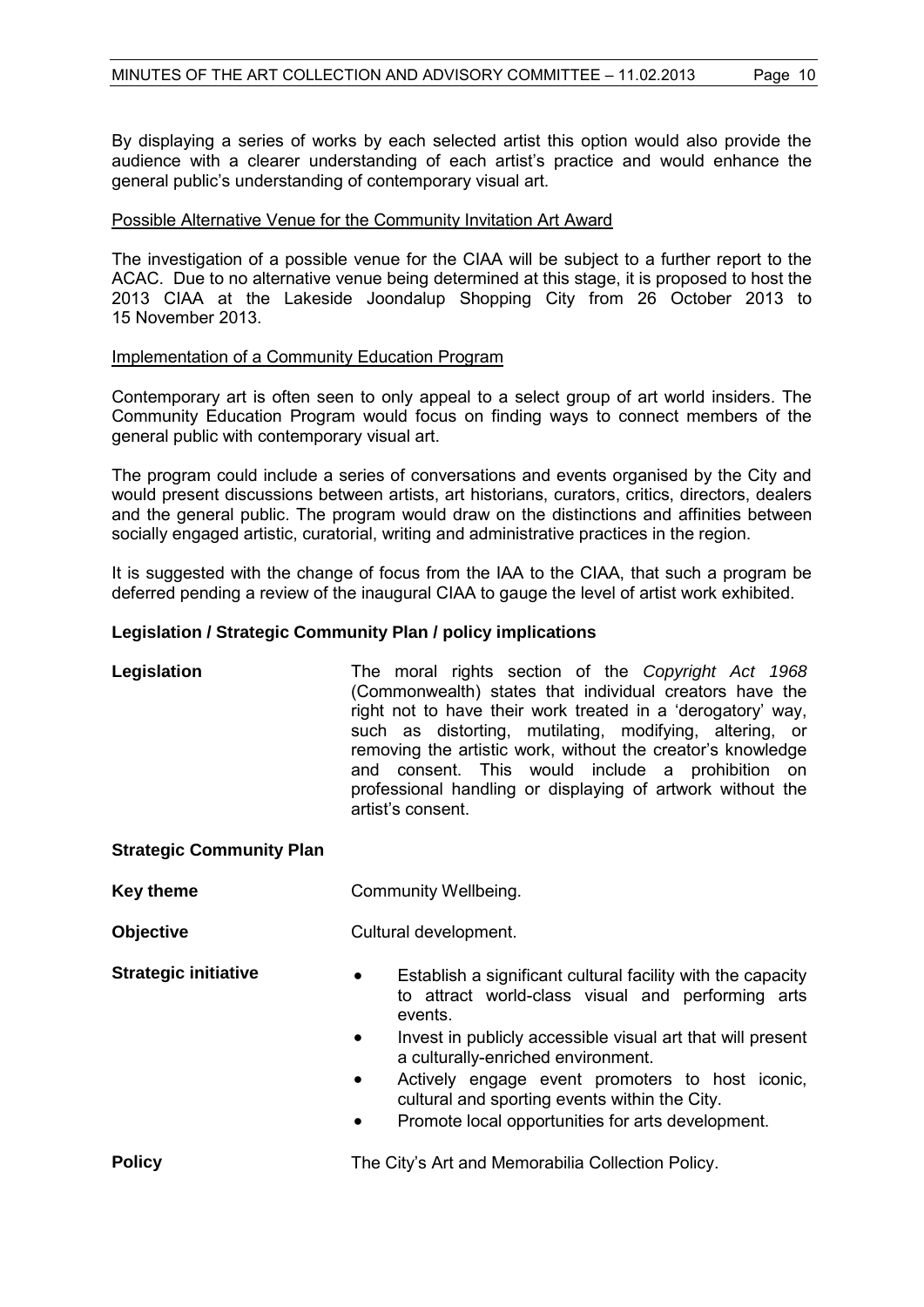#### **Risk management considerations**

The following risks may result in the change of the criteria on eligibility for entry into the CIAA:

- The quality of artists invited to exhibit may not be as high as previously for the IAA, given the available artists are restricted to local City of Joondalup residents, or members of the Joondalup Community Arts Association.
- The prestige of the City's visual arts program, in particular art awards may be lowered.
- The ability to attract leading art professionals to serve on the selection and/or judging panels may be lessened.
- The selection panel may be of the opinion that there are inadequate artists to be selected to exhibit.
- If the CIAA is an acquisitive art award (not recommended), then unsuitable art may be included as part of the City's art collection which is of lesser value.

#### **Financial/budget implications**

| <b>Account No:</b>           | 442 C1020 6232 0000                     |
|------------------------------|-----------------------------------------|
| <b>Budget Item:</b>          | <b>Invitation Art Award - Capital</b>   |
| <b>Budget Amount:</b>        | \$15,000                                |
| <b>Amount Spent To Date:</b> | \$15,000                                |
| <b>Proposed Cost:</b>        | Not applicable                          |
| <b>Balance:</b>              | \$0                                     |
| <b>Account No:</b>           | 442 C1021 6232 0000                     |
| <b>Budget Item:</b>          | Purchase of Artworks - Capital          |
| <b>Budget Amount:</b>        | \$15,000                                |
| <b>Amount Spent To Date:</b> | \$3,440                                 |
| <b>Proposed Cost:</b>        | Not applicable                          |
| <b>Balance:</b>              | \$11,560                                |
| <b>Account No:</b>           | 442 A4403 4006 0000                     |
| <b>Budget Item:</b>          | <b>Invitation Art Award - Operating</b> |
| <b>Budget Amount:</b>        | \$41,480                                |
| <b>Amount Spent To Date:</b> | \$33,881                                |
| <b>Proposed Cost:</b>        | Not applicable                          |
| <b>Balance:</b>              | \$7,599                                 |

All figures quoted in this report are exclusive of GST.

The proposed changes in the value of the awards will see a saving of \$10,000 comparing the IAA to the CIAA.

#### **Regional significance**

The change in focus from the previous IAA to the CIAA will greatly reduce the regional significance of the art exhibition.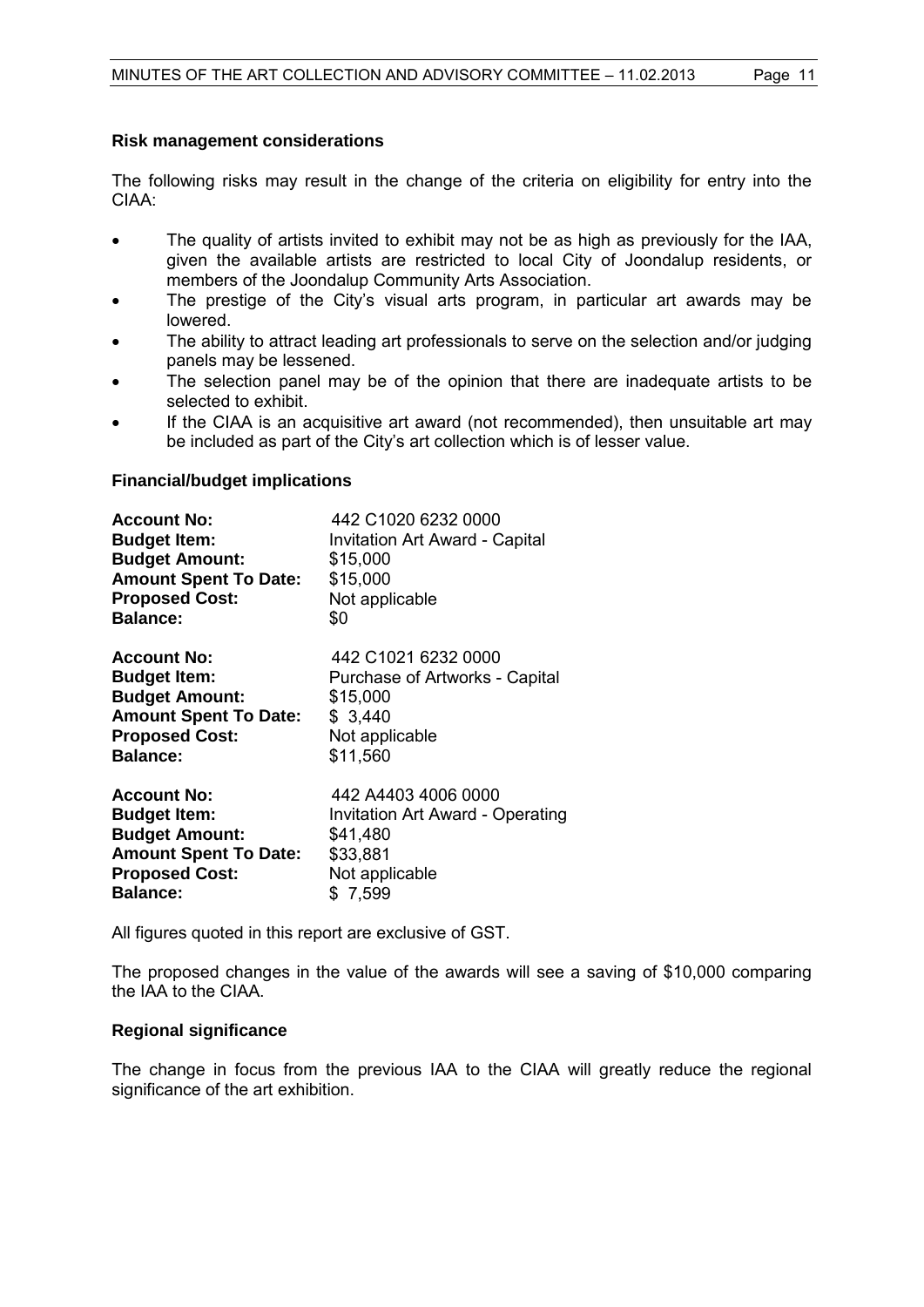#### **Sustainability implications**

Contemporary art provides physical and educational enhancement of a locality and provides a catalyst for public discussion about current social, economic and environmental issues. Through creating more regular points of interest and interaction with contemporary arts the local community could possibly enjoy leading contemporary art all the year round. This would enhance the relevance of the City's cultural identity for the local community and would increase the value of the City's cultural resources.

### **Consultation**

Not applicable.

#### **COMMENT**

There are risks in relation to the change of the CIAA, these include:

- maintaining the quality of the work submitted from a limited number of local artists
- potential confusion with the similarly named Community Art Exhibition
- the ability to meet the global aspirations of the Joondalup Strategic Community Plan  $2012 - 2022$

It should be noted also that restricting the award to members of the JCAA will exclude members of the Wanneroo Art Society, the Pastel Society of WA and the North Coast Art Club who are not residents unless they join the JCAA.

#### **VOTING REQUIREMENTS**

Simple Majority.

#### **OFFICER'S RECOMMENDATION**

That Council:

- 1 AGREES to amend its decision of 20 November 2012 (CJ249-11/12 refers) to rename the Community Invitation Art Award to the Invitation Art Award;
- 2 NOTES the terms and conditions for the Art Award to include the name change as detailed in Part 1 above;
- 3 AGREES to hold the Invitation Art Award opening 26 October 2013 and closing to 15 November 2013, at Joondalup Lakeside Shopping City;
- 4 AGREES that the Invitation Art Award:
	- 4.1 focus on exhibiting multiple works by fewer artists to achieve greater depth of presentation;
	- 4.2 be a non-acquisitive art award with the following award categories: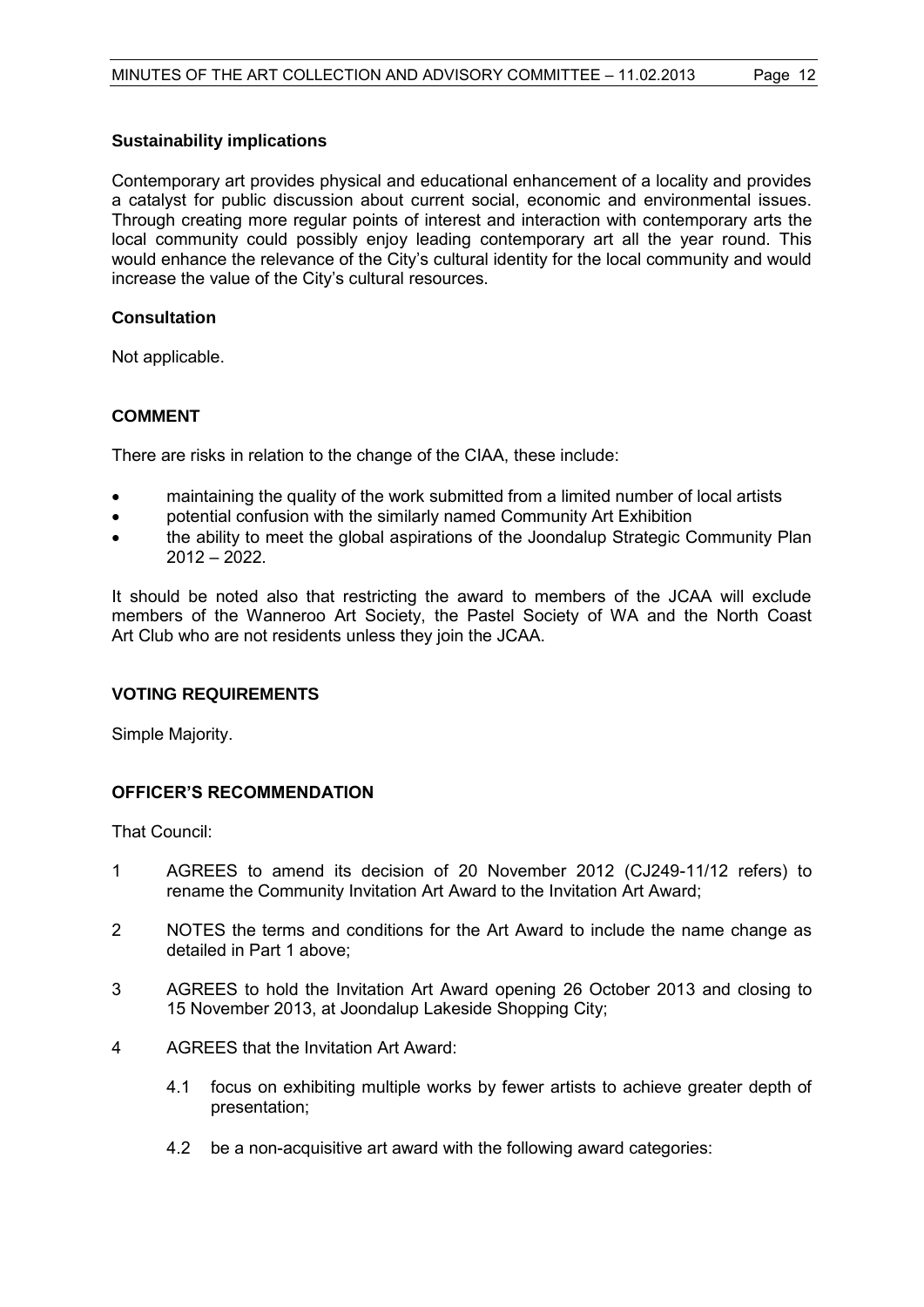- 4.2.1 Overall Award \$5,000 (non-acquisitive);
- 4.2.2 Award for Excellence \$1,000 (non-acquisitive);
- 4.2.3 Popular Choice Award \$1,000 This award is non-acquisitive and will be awarded to the work that receives the most votes in the public voting ballot;
- 4.2.4 Celebrating Joondalup \$1,000 This prize will be awarded to a work that is based on Joondalup content or context. This is a voluntary category and any work nominated for the award category will be judged on artistic merit and by the extent to which it relates to and represents the City of Joondalup;
- 5 AGREES that each exhibiting artist will only be eligible to claim either the Overall Award or the Award for Excellence as detailed in Part 4.2 above;
- 6 AGREES that those artists selected to exhibit and the award winners be chosen by the independent panels comprising art industry experts, with the panels being appointed by the City;
- 7 AGREES that no member of the Council or City is to be a member of the selection and/or judging panels as part of the Invitation Art Award as detailed in Part 6 above;
- 8 DEFERS the implementation of a Community Education Program as part of the Invitation Art Award until a review of the Invitation Art Award occurs in 2013.

#### **MOVED Mayor Pickard, SECONDED Cr Norman that Council:**

- **1 AGREES to hold the Community Invitation Art Award opening 26 October 2013 and closing 15 November 2013, at Joondalup Lakeside Shopping City;**
- **2 AGREES that the Community Invitation Art Award:** 
	- **2.1 focus on exhibiting multiple works by fewer artists to achieve greater depth of presentation;**
	- **2.2 comprise of the following award categories:** 
		- **2.2.1 Overall Award \$7,000 (acquisitive);**
		- **2.2.2 Overall Runner-Up Award \$2,000 (non acquisitive);**
		- **2.2.3 Award for Excellence \$2,000 (non-acquisitive);**
		- **2.2.4 Popular Choice Award \$2,000 - This award is non-acquisitive and will be awarded to the work that receives the most votes in the public voting ballot;**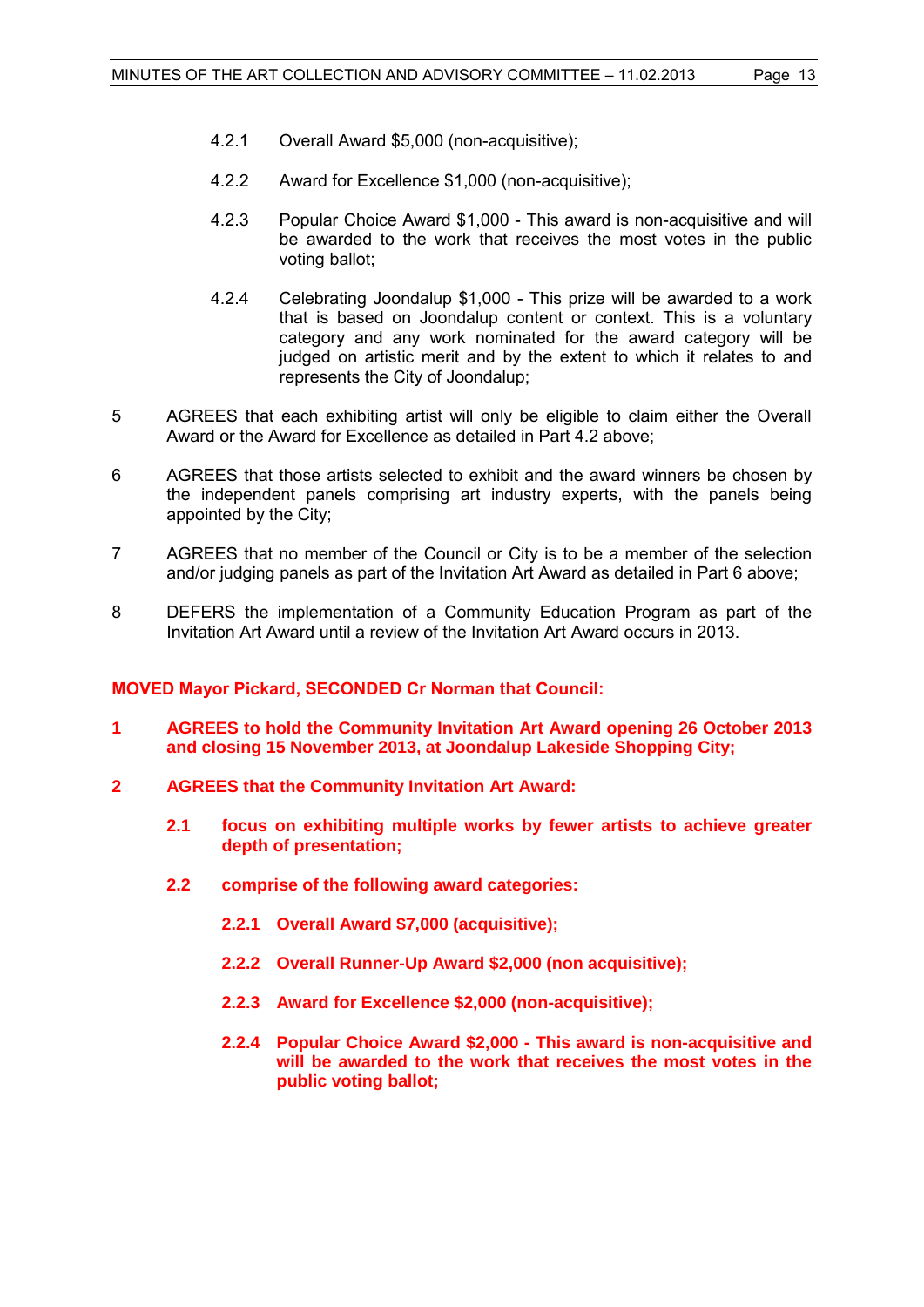- **2.2.5 Celebrating Joondalup \$2,000 – This award is non-acquisitive and will be awarded to a work that is based on Joondalup content or context. This is a voluntary category and any work nominated for the award category will be judged on artistic merit and by the extent to which it relates to and represents the City of Joondalup;**
- **3 AGREES that each exhibiting artist will only be eligible to claim either the Overall Award, Overall Runner-Up Award or the Award for Excellence as detailed in Part 2.2 above;**
- **4 AGREES that those artists selected to exhibit and the award winners be chosen by the independent panels comprising art industry experts, with the panels being appointed by the City;**
- **5 AGREES that no member of the Council or City is to be a member of the selection and/or judging panels as part of the Community Invitation Art Award as detailed in Part 4 above;**
- **6 DEFERS the implementation of a Community Education Program as part of the Community Invitation Art Award until a review of the Community Invitation Art Award occurs in 2013.**

#### **The Motion was Put and CARRIED (7/0)**

**In favour of the Motion:** Cr Gobbert, Mayor Pickard, Crs Chester, Hollywood, Norman, Ritchie and Thomas.

*Appendix 2 refers*

*To access this attachment on electronic document, click [here: Attach2artagn110213.pdf](Attach2artagn110213.pdf)*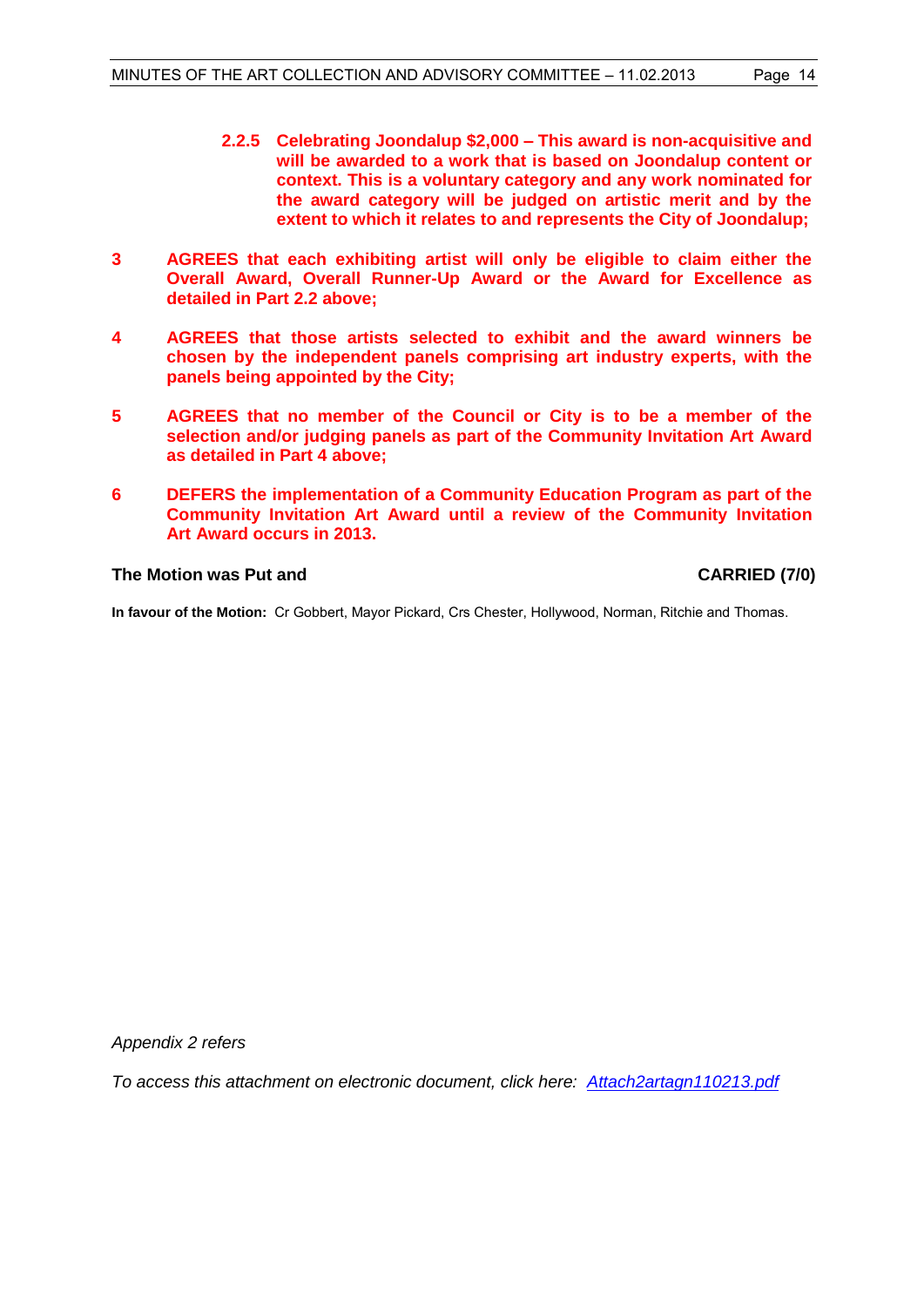## <span id="page-14-0"></span>**ITEM 5 COMMISSIONING OF ARTWORK**

| <b>WARD</b>                           | All                                                                                                                                                                                              |
|---------------------------------------|--------------------------------------------------------------------------------------------------------------------------------------------------------------------------------------------------|
| <b>RESPONSIBLE</b><br><b>DIRECTOR</b> | Mr Mike Tidy<br><b>Corporate Services</b>                                                                                                                                                        |
| <b>FILE NUMBER</b>                    | 35613, 101515                                                                                                                                                                                    |
| <b>ATTACHMENTS</b>                    | Nil.                                                                                                                                                                                             |
| <b>AUTHORITY / DISCRETION</b>         | Executive - The substantial direction setting and oversight<br>role of Council, such as adopting plans and reports,<br>accepting tenders, directing operations, setting and<br>amending budgets. |

#### **PURPOSE**

For Council to endorse the completion of the City of Joondalup's artwork commission over a two year period to the value of \$30,000, with an option to invite an international or national artist to undertake the commission through an arts residency.

#### **EXECUTIVE SUMMARY**

On an annual basis, the City of Joondalup undertakes an artwork commission, documenting and capturing the iconic landmarks and people who represent the City of Joondalup. The value of this commission is \$15,000. Two artwork commissions are currently underway:

- Tony Windberg (2011-12), due to complete in June 2013.
- Lindsay Harris (2012-13), commencing the contractual phase, to complete in 2013-14.

This report recommends an alternative commissioning model for the commissioning of artwork for the 2013-14 and 2014-15 commissioning period. This would involve commissioning an artwork to the value of \$30,000 every two years to encourage a greater level of engagement by the artist with the place, people, culture and history of Joondalup. The value commission would also attract high profile artists currently out of acquisition range.

A further option proposes an alternative but not exclusive method of facilitating this commission by inviting an international artist to undertake an arts residency in the City of Joondalup, developing an artwork commission that documents and captures the iconic landmarks and people who represent the City of Joondalup to a total value of \$30,000 (residency expenses and commission).

#### **BACKGROUND**

The City's art collection comprises over 200 artworks, with a primary focus on the work of Western Australian contemporary artists. Artworks span a wide range of media. Over half of the collection is comprised of paintings, with the remainder of the collection comprised of sculpture, drawings, ceramics, print works, photographs, textiles and glasswork.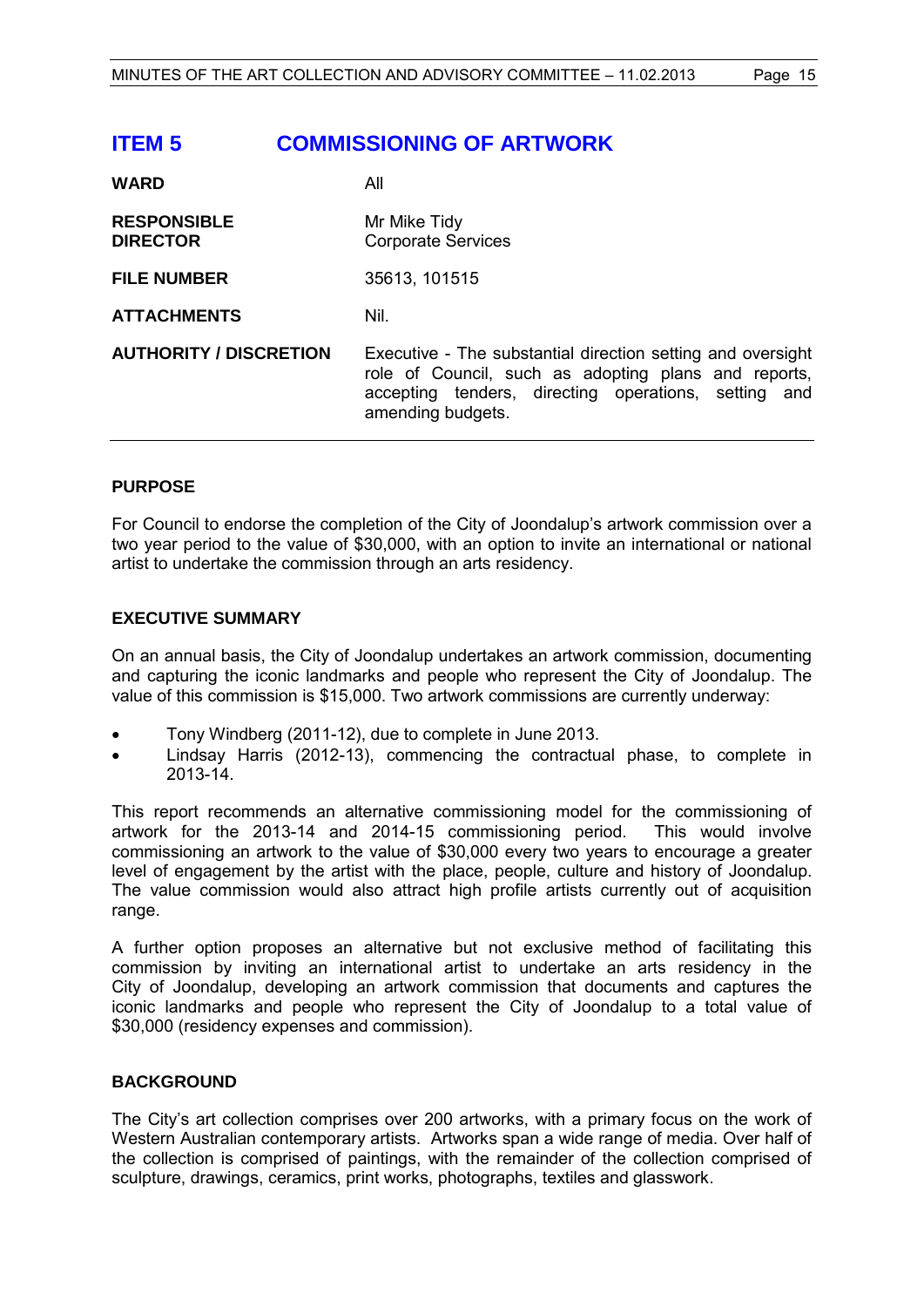At its meeting held on 19 April 2011 (CJ064-04/11 refers), Council resolved as follows:

- *"1 AGREES to commission on an annual basis various artworks depicting iconic landmarks within the City of Joondalup; and*
- *2 LISTS for consideration in the 2011/12 budget, an amount of \$15,000 (excluding GST) for the commissioning of artworks depicting iconic landmarks within the City of Joondalup."*

Council's resolution in April 2011, agreed to the annual commissioning of 'special purpose' artworks. A budget of \$15,000 was adopted in the 2011-12 Budget for this purpose.

In April 2012, Council resolved as follows (CJ066-04/12 refers):

*"That Council, in relation to the Commissioning of Artwork 2011/12 SELECTS Tony Windberg to complete the artwork commission with a contract value not to exceed \$15,000."* 

Contemporary Western Australian artist Tony Windberg is currently undertaking the inaugural City of Joondalup Visual Art Commission, due for completion in 2013.

At its meeting held on 20 November 2012 (CJ246-11/12 refers) Council resolved that it:

- *"1 SELECTS Lindsay Harris to complete the artwork commission with a contract value not to exceed \$15,000;*
- *2 REQUESTS a further report examining alternative visual art commission models including:* 
	- *2.1 Completion of the artwork commission over a two year period to the value of \$30,000; and*
	- *2.2 Inviting an international or national artist to undertake an arts residency in the City of Joondalup, developing an artwork commission documenting and capturing the iconic landmarks and people who represent the City of Joondalup, to the value of \$30,000."*

#### **DETAILS**

There is a significant number of high quality Western Australian artists already represented in the art collection in the price bracket of \$15,000. Engaging international or national artists or a higher profiled Western Australian artist would serve to enhance the scope and breadth of the collection.

The City of Joondalup artwork commission is currently run on an annual basis. Artists suitable to undertake the commission have been identified by the City, based on the following selection criteria:

- Level of engagement the artist proposed to have with Joondalup in creating the work (engagement with place, people, culture, history).
- The link of the commissioned work and the artist to the City's existing art collection (including the capacity of the City to appropriately house, display, conserve and manage the artwork).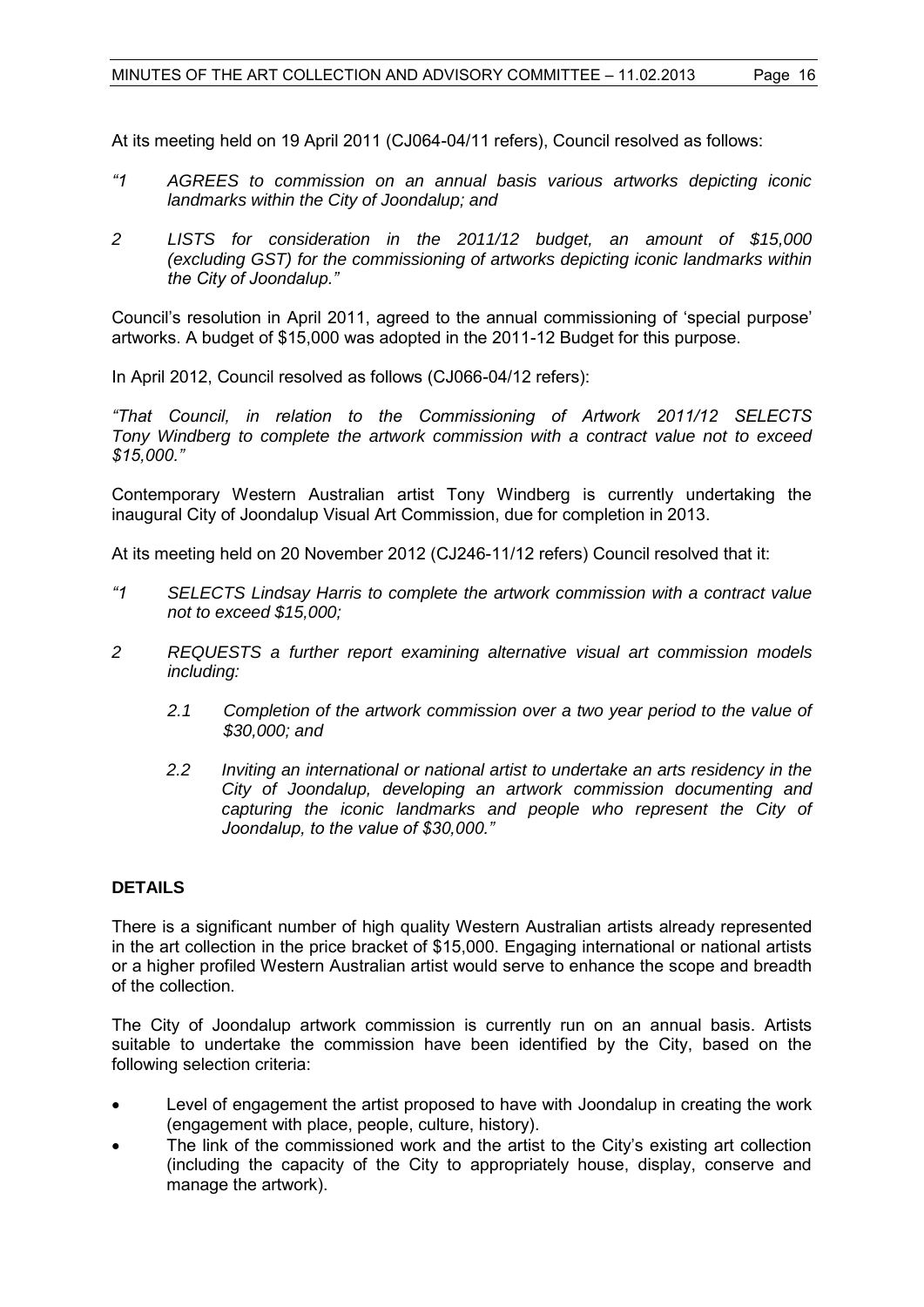- Artists' professional standing.
- Price, in relation to the City's commissioning budget of \$15,000.
- Long term investment potential.
- Availability of artist to complete the commission within the current financial year.

Only professional Western Australian artists or artists who predominately practise in Western Australia were considered.

#### **Issues and options considered**

#### Option 1: \$30,000 Artwork Commission over two years

Commissioning is a highly intensive process in terms of management, approval processes, and completion timeline by artists. This report recommends the completion of the City of Joondalup's artwork commission, over a two year period to the value of \$30,000 in an attempt to streamline the process.

An art commission totalling \$30,000, spanning a two year period, would enable:

- additional time for the artist to undertake research and produce the artwork
- increase the quality of the artistic outcome
- artists to consider further options in the size and scale of the artworks produced (for example proposing a series of artworks)
- a higher profile artist (up to the value of \$30,000), currently out of the reach of the current acquisition budget, could be engaged
- genuine engagement with the community by the artist can occur and develop over time
- contribute to building and capturing a sense of place
- the completion of the two current artwork commissions from the 2011-12 and 2012-13 period, before commencing another with time for reflection and evaluation.

The preceding financial year would be dedicated to artist research, artist selection, contract discussions and preliminary artistic research.

The process in order to engage a suitable artist would be to regularly review and maintain an understanding of those artists operating within the local, national and international arts industry. This will be done by attending collections, galleries and exhibitions, while viewing contemporary art websites, publications and associations.

Funds would be listed as a capital item in the budget every second year, starting 2014-15 and used to commission the artwork.

#### Option 2: International/National Artwork Residency Commission

Artistic residencies are commonplace across the world when an artist is invited to research and undertake artistic work in a location that is not their usual environment. Residency models vary greatly, including outcome based residencies, where the artist is paid a fee to produce work, to free studio space for research, to artists paying fees to an organisation to use their resources and facilities. Artists in residence can reside in a location for a period of time, ranging from weeks to months. Accommodation and studio space is often supplied to the artist, with transport, living and material budgets allocated.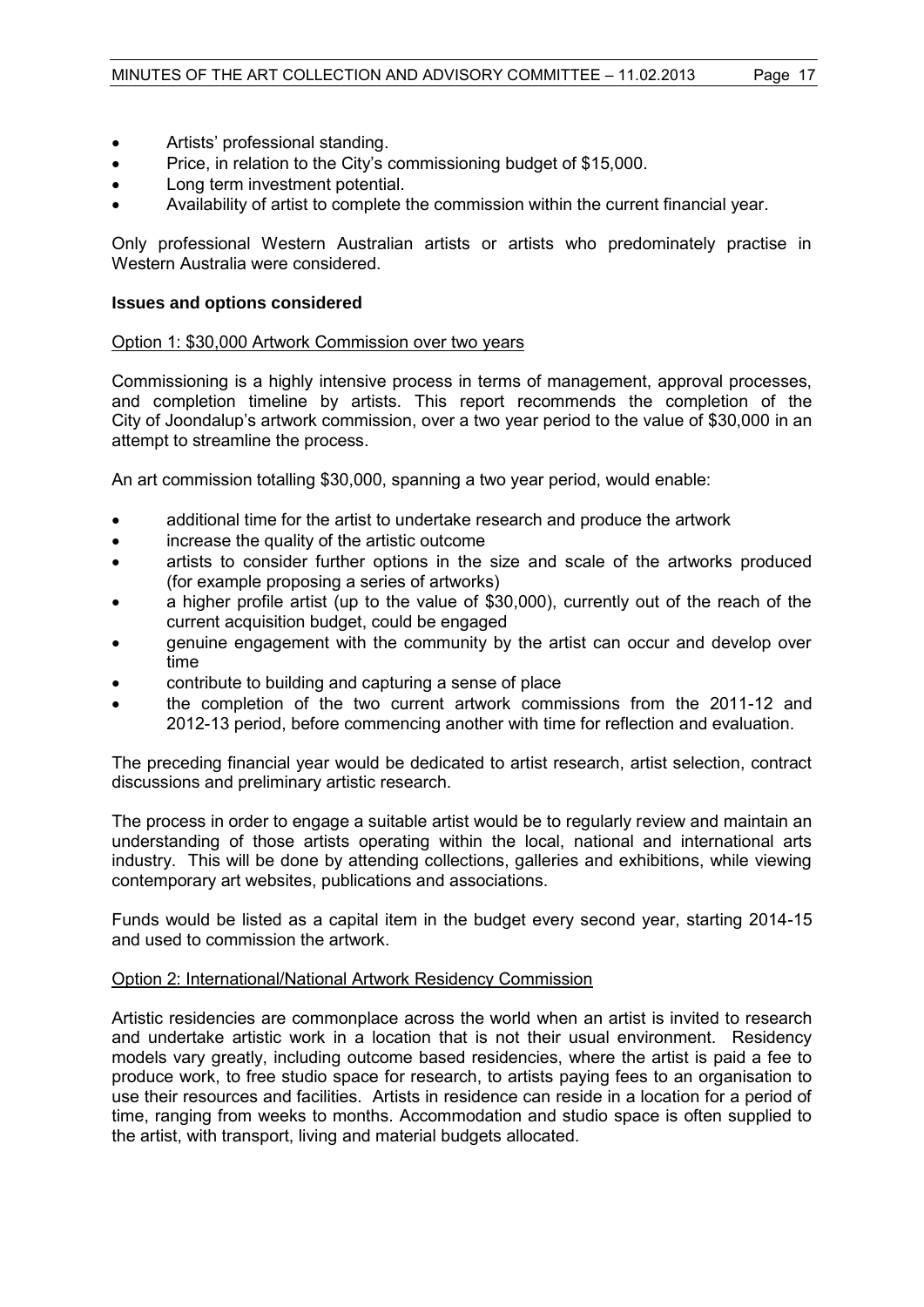Artistic residencies provide a time of reflection, research, presentation and/or production. They also allow an individual to explore his/her practice within another community, meeting new people, using new materials, experiencing life in a new location. Art residencies emphasise the importance of meaningful and multi-layered cultural exchange and immersion in another culture. Sometimes residents become quite involved in a community - giving presentations, workshops, or collaborating with local residents. At other times, they are quite secluded, with ample time to focus and investigate their own practice.

The residency model proposed for the City of Joondalup is as follows:

- Hosting a selected international or national artist in the City of Joondalup for a set period of time.
- During this time, the artist would explore the City of Joondalup developing an artwork commission documenting and capturing the iconic landmarks and people who represent the City of Joondalup.
- The artist would engage with the City's art collection and members of the Art Collection and Advisory Committee in a process that reflects current commissioning practice.
- The artist would engage with the local community and the local arts community, potentially running workshops, talks or creative/interactive projects.
- The artwork commission fee paid to the artist would be \$20,000.
- The reserve of \$10,000 would be used to cover residency expenses of the artist for accommodation, flights, per diem and transport.
- The artist may opt to use the time within the City of Joondalup to build a portfolio of ideas to be submitted for approval in the detailed concept response. On approval of the concept, completion of the artwork can be remote.

An artwork residency commission with an international or national artist would enable:

- a significant link to Joondalup 2022, the Strategic Community Plan 2012-2022
- genuine and focused engagement between the artist, community and landscape
- the artist to approach the City of Joondalup without preconceptions or pre-knowledge of what the City, Western Australia, the people and landscape is like
- the spirit of exploration and discovery would be reflected in the artwork culminating in a work based on experience and genuine interaction
- cultural and social benefits the community through hands on engagement
- a recognition that the City supports a significant migrant population.

#### Proposed budget

| Total                                                                                                                                                                              | \$30,000 |
|------------------------------------------------------------------------------------------------------------------------------------------------------------------------------------|----------|
| Visual artwork commission                                                                                                                                                          | \$20,000 |
| Artist in residency expenses<br><b>Flights</b><br>Accommodation<br>Transport<br><b>Materials</b><br>Per diem/ meal allowance<br>Artist fees for community workshops<br>Studio hire | \$10,000 |
|                                                                                                                                                                                    |          |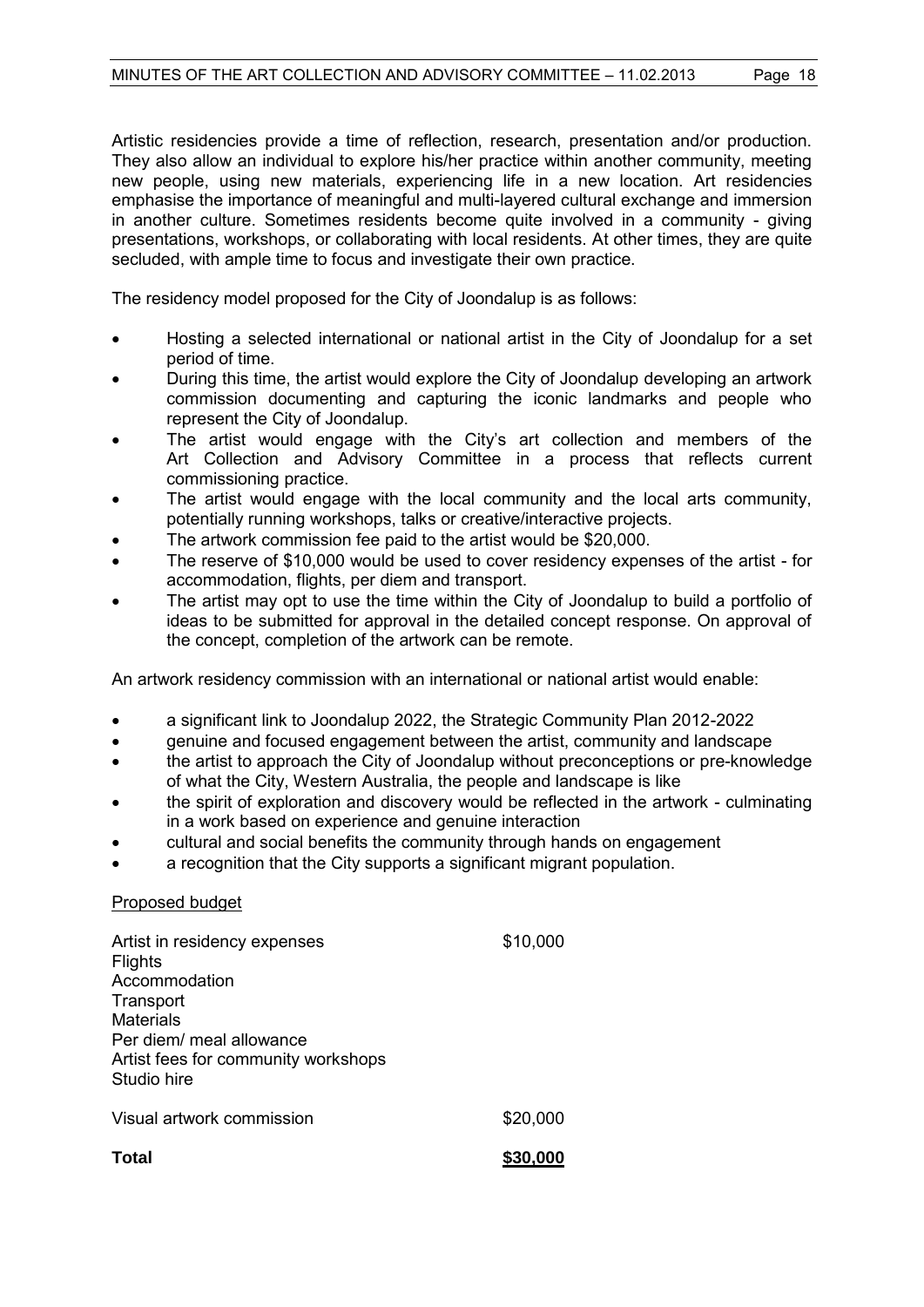#### Selection Process

It is recommended that the artists considered for the artwork residency commission follow the same selection criteria and process as is currently set, with an option to widen the call to national and international artists.

Following current procedure, artists would be put forward for the artwork residency commission or artwork commission (at \$30,000) to be selected by the Art Collection and Advisory Committee.

#### **Legislation / Strategic Community Plan / policy implications**

#### **Strategic Community Plan**

| <b>Key Theme</b>              | Community Wellbeing.                                                                             |
|-------------------------------|--------------------------------------------------------------------------------------------------|
| Objective:                    | Cultural development.                                                                            |
| <b>Strategic initiatives:</b> | Invest in publicly accessible visual art that will present a<br>culturally-enriched environment. |
|                               | Promote local opportunities for arts development.                                                |
| <b>Policy</b>                 | The City's Art and Memorabilia Collection Policy.                                                |

### **Risk management considerations**

Not applicable.

#### **Financial/budget implications**

Not applicable.

There are no current budget implications as the Council has resolved to commit \$15,000 per annum to commission relevant artwork. The proposal is that the combined funds be allocated every two years.

#### **Regional significance**

The City's Art Collection, including its public art, archives and memorabilia, plays an important part in shaping and developing a sense of community.

The on-going provision of an accessible and high calibre art collection is integral to the cultural development and vibrancy of the City of Joondalup region and to best practice standards for the development of the visual arts in local government.

#### **Sustainability implications**

The commissioning of special purpose artworks has positive social sustainability implications. Artworks that reflect the City of Joondalup in content or context would enhance the relevance of the City's art collection for the local community and would increase the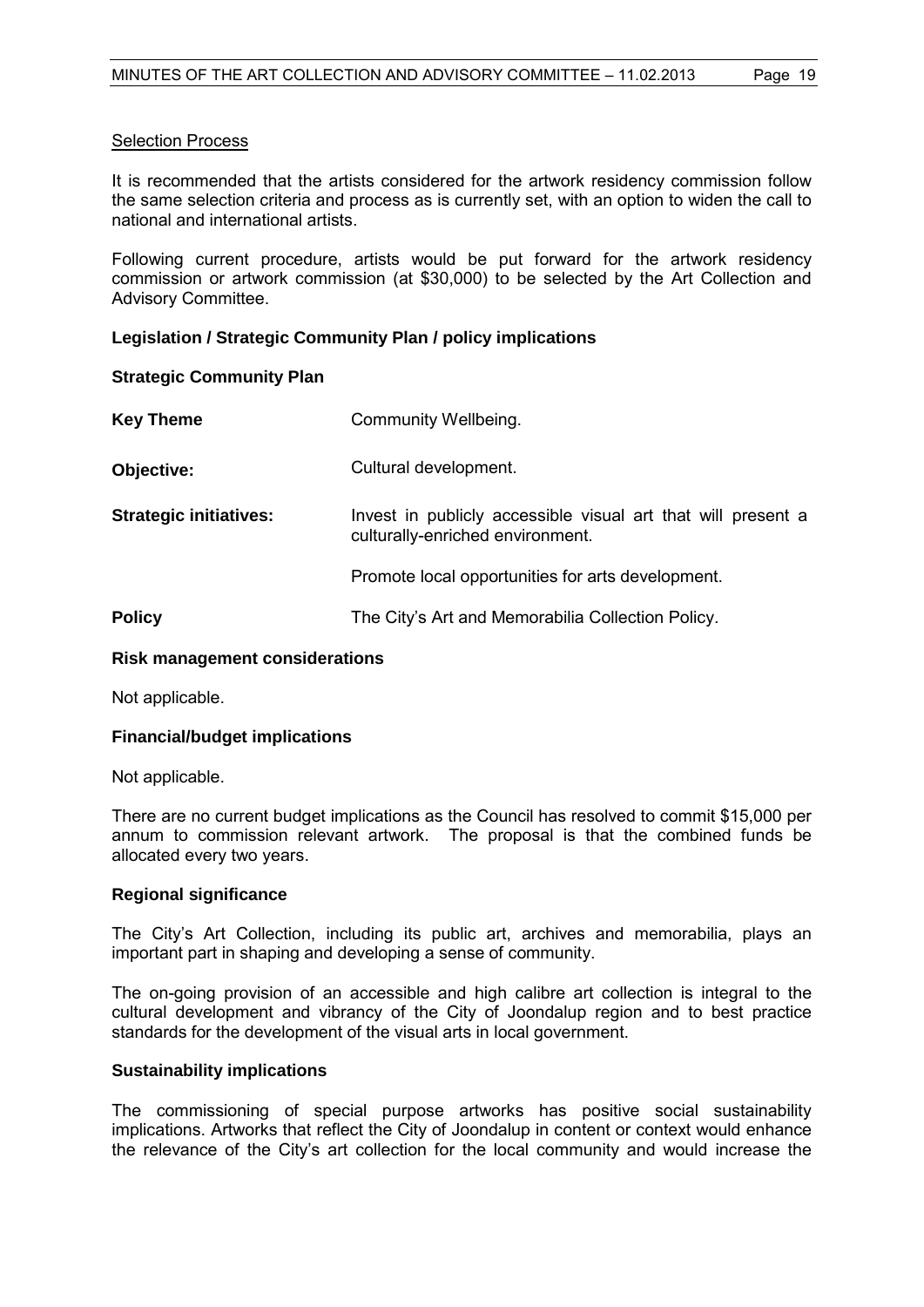value of the City's cultural resources. Works that reflect the City of Joondalup would also provide a historical perspective in years to come.

#### **Consultation**

Not applicable.

#### **COMMENT**

By extending the commissioning period to two years and a maximum value of \$30,000, there is every expectation that the quality of the outcome from the commissioning process will improve. Exercising an option from time to time to host an international or national arts residency increases the pool of available artists and thereby ensures sustainability of quality outcomes.

It is proposed that if the recommendation to proceed with an arts residency over the next two years is approved, that a report will be presented to the ACAC evaluating the residency.

#### **VOTING REQUIREMENTS**

Simple Majority.

#### **OFFICER'S RECOMMENDATION**

That Council:

- 1 ENDORSES the completion of the artwork commission over a two year period to the value of \$30,000;
- 2 AGREES to invite an international or national artist to undertake an arts residency in the City of Joondalup, developing an artwork commission that documents and captures the iconic landmarks and people who represent the City of Joondalup;
- 3 That the arts residency detailed in Part 2 above be completed by 2014-15.

#### **MOVED Mayor Pickard, SECONDED Cr Hollywood that Council:**

- **1 ENDORSES the completion of the artwork commission to the value of \$30,000;**
- **2 AGREES to invite an international or national artist to undertake an arts residency in the City of Joondalup, developing an artwork commission that documents and captures the iconic landmarks and people who represent the City of Joondalup;**
- **3 NOTES the arts residency detailed in Part 2 above will be completed by 2014-15.**

#### **The Motion was Put and CARRIED (7/0)**

**In favour of the Motion:** Cr Gobbert, Mayor Pickard, Crs Chester, Hollywood, Norman, Ritchie and Thomas.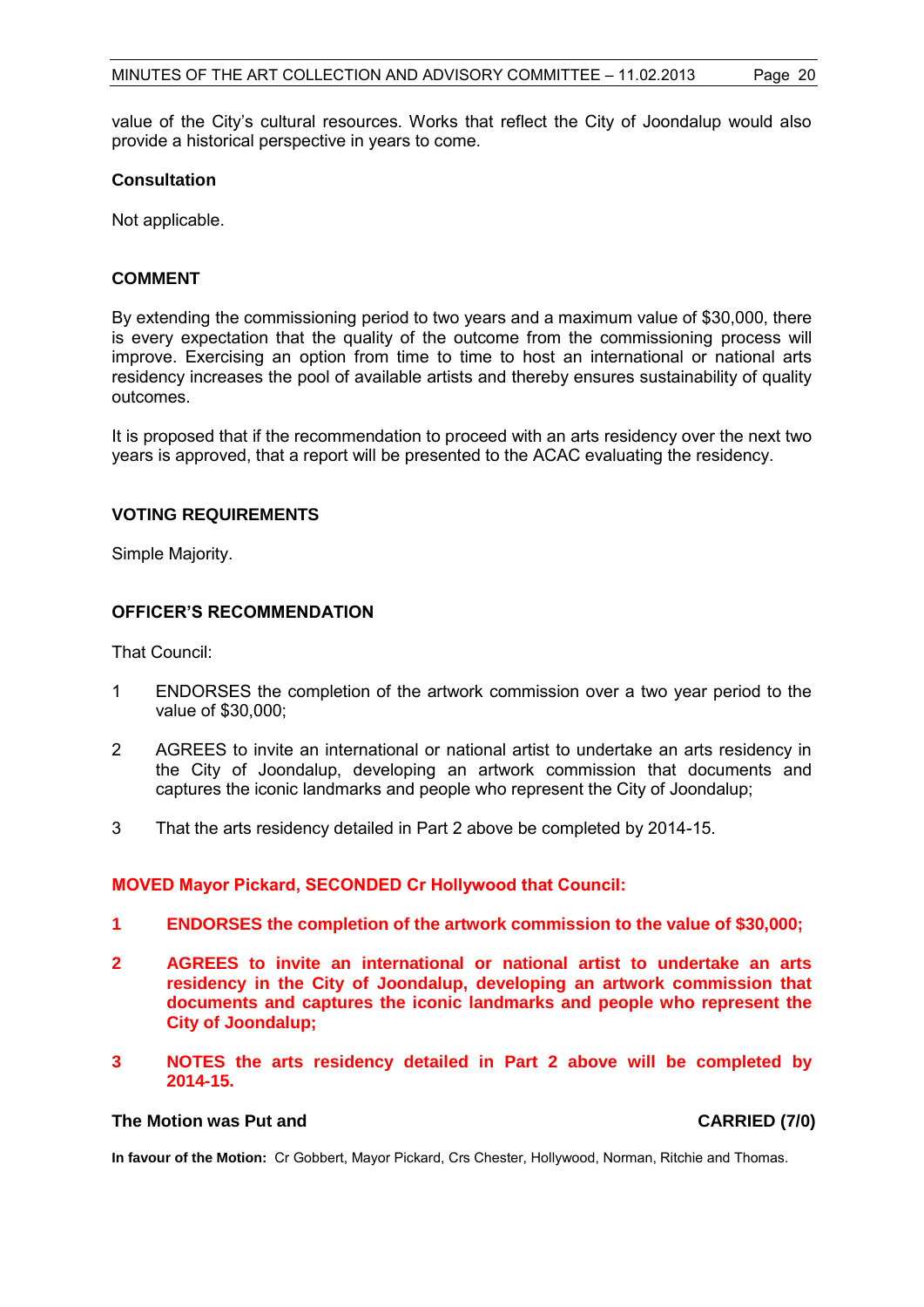## <span id="page-20-0"></span>**ITEM 4 'INSIDE OUT BILLBOARD PROJECT' - PUBLIC ART FOR CITY OF JOONDALUP**

| <b>WARD</b>                           | All                                                                                                                                                                                              |  |
|---------------------------------------|--------------------------------------------------------------------------------------------------------------------------------------------------------------------------------------------------|--|
| <b>RESPONSIBLE</b><br><b>DIRECTOR</b> | Mr Mike Tidy<br><b>Corporate Services</b>                                                                                                                                                        |  |
| <b>FILE NUMBER</b>                    | 35613, 101515                                                                                                                                                                                    |  |
| <b>ATTACHMENTS</b>                    | Attachment 1<br><b>Examples of Similar Billboard Project</b><br>Possible/Locations for Billboard Project<br>Attachment 2<br>Recommended structure for Billboard<br>Attachment 3                  |  |
| <b>AUTHORITY / DISCRETION</b>         | Executive - The substantial direction setting and oversight<br>role of Council, such as adopting plans and reports,<br>accepting tenders, directing operations, setting and<br>amending budgets. |  |

#### **PURPOSE**

For Council to be provided with further information for the proposed 'Inside Out Billboard Project' for the City Centre, Joondalup, including alternative sites within the City of Joondalup.

#### **EXECUTIVE SUMMARY**

This report provides information regarding the proposal to install an 'Inside Out Billboard' within the City of Joondalup. If agreement is for the project to proceed, it is suggested that it be located in the City Centre and proposed for consideration in the 2013-14 budget for the commission of Public Art. It is expected to be completed within a timeframe of 12 months from approval.

#### **BACKGROUND**

At its meeting held on 20 November 2012 (CJ248-11/12 refers) Council resolved in part:

- *"1 REJECTS the proposed Billboard Art Project being located at site 1 on Central Walk and Boas Avenue, Joondalup as shown on Attachment 2 to Report CJ248-11/12; and*
- *2 REQUESTS the Art Collection and Advisory Committee to consider an alternative location for the proposed Billboard Art Project."*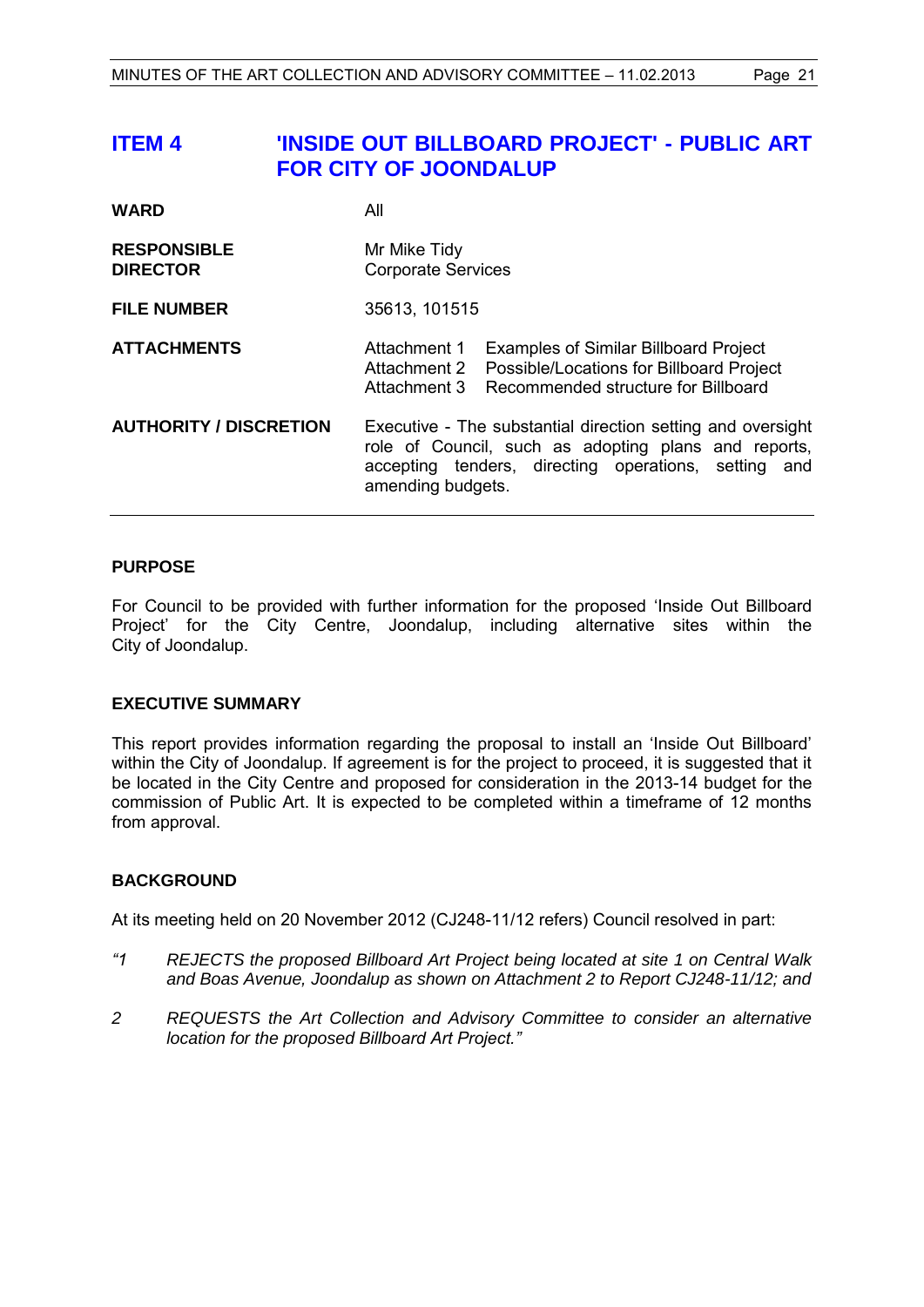#### **DETAILS**

#### **Issues and options considered**

The proposed 'Inside Out Billboard Project' involves an initial installation of a six metre x three metre commercial billboard that will be dedicated to displaying contemporary art. It is intended as an outside gallery in the public domain and will be onesided. The proposed structure will be a purpose built billboard to meet the specific needs of the City and the selected size as per Attachment 3.

This style of public art has been successfully implemented in other cities across the United States and United Kingdom (Attachment 1 refers). The practice has resulted in increased tourism, the participation of high profile artists, excellent community engagement and interest, media coverage, the revitalisation of previously degraded areas and the creation of a regional landmark.

The objectives of such a project are:

- promotion of the City as a cultural destination
- accessibility and public safety of the site and work
- relevance and appropriateness of the work to the context of its site and the City of Joondalup
- contribution to community amenity and the creation of a sense of place
- articulation and celebration of the community and its diversity
- creation and enhancement of cultural tourism experiences
- animation and enrichment of public spaces and contribution to urban regeneration.
- facilitation of community cultural development
- contribution to identification of the City
- meeting high level design and aesthetic standards
- integration of contemporary art and daily life
- timeline: completion of project within the 2013-14 financial year and completion of program within each calendar year
- consideration of maintenance and durability requirements
- non-duplication of monuments commemorating the same or similar events
- use of best practice collection management.

#### **Selection of Artwork**

It is proposed that every six months a different artist would be commissioned to create a new work specifically for the 'Inside Out Billboard Project' (see table below). Options would include extending invitations to artists selected from either the Community Art Exhibition or the Community Invitation Art Award as well as local, national and international artists. It is proposed that the billboard year would begin in March (to coincide with the Joondalup Festival) and run until the end of February.

There would be no prescribed theme, but the invited artist's work would need to meet appropriate standards concerning quality and suitability for public display. It is intended that the approval be issued by the Chief Executive Officer after engagement with the members of the Art Collection and Advisory Committee.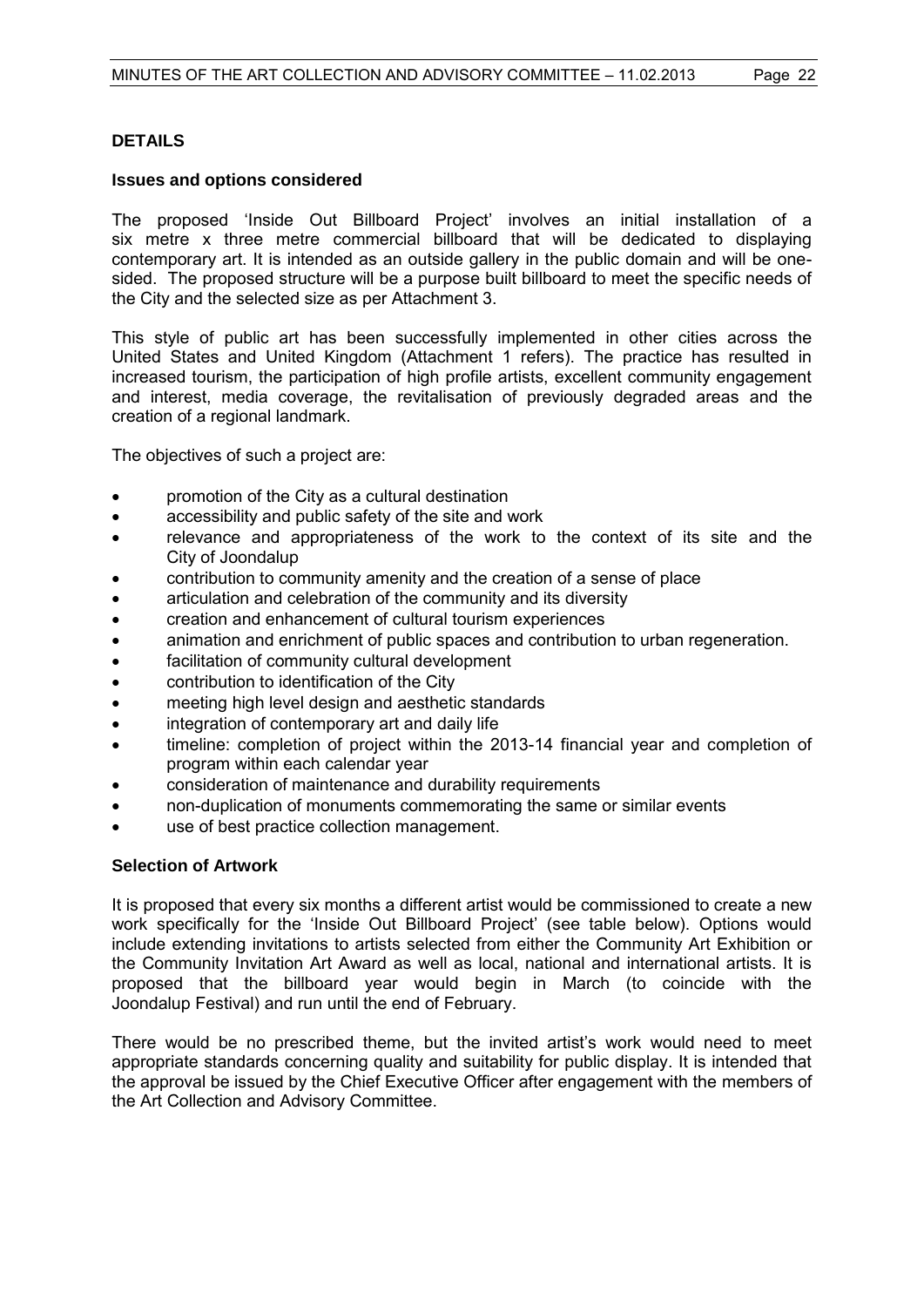To accompany each work, 20 limited edition A3 prints of the artist's image would be produced. Print number one of each commissioned series is to be retained by the City in order to enhance the City's collection and act as a record of the project.

Attachment 1 provides two examples of successful billboard art projects in other cities and displays the possibilities of the project within the project budget.

#### **Location**

It would be proposed to install the 'Inside Out Billboard' within the Joondalup City Centre.

In selecting a preferred location, consideration was given to the need to be highly visible to the public, while having minimal impact on local residents. Locations will also allow passing traffic to engage with the work without it being too intrusive on the landscape, road traffic and surroundings.

For each alternative site proposed in the City Centre there are comments from a brief investigation to ascertain suitability of each City Centre location. The comments are mainly in reference to ownership of land and installation restrictions.

See Attachment 2 - Proposed Location for Billboard Project.

The following advantages and disadvantages apply to the 'Inside Out Billboard Project':

| <b>Advantages</b>                                                                                                                                   | <b>Disadvantages</b>                                                                                       |
|-----------------------------------------------------------------------------------------------------------------------------------------------------|------------------------------------------------------------------------------------------------------------|
| The proposal is for a statuesque work, which would<br>be highly visible from around the City Centre.                                                | As a result of the size and scale of<br>the structure, it may impact on the<br>amenity of the City Centre. |
| The project would initiate a recurring attendance to<br>the City Centre and may assist in space activation.                                         | attract<br>The structure<br>might<br>vandalism and graffiti.                                               |
| In addition to its aesthetic qualities the project is also<br>designed to constantly change, thereby adding life<br>and variety to the City Centre. | The artwork would have ongoing<br>annual expenses.                                                         |
| This project could be opened to a range of artists,<br>from emerging to well-respected at both a national<br>and international level.               |                                                                                                            |
| The commission of the work would constitute a<br>valuable and sound investment for the City's Public<br>Art Collection.                             |                                                                                                            |

#### **Timeline**

| Design specifications finalised for billboard structure     | One month    |
|-------------------------------------------------------------|--------------|
| Building and development approvals                          | Two months   |
| Commissioning of artists                                    | Three months |
| Development of artwork by artist                            | Two months   |
| Design approval from Chief Executive Officer                | Two months   |
| Manufacture and installation of billboard including artwork | Two months   |
| <b>Total installation time (approx)</b>                     | 12 months    |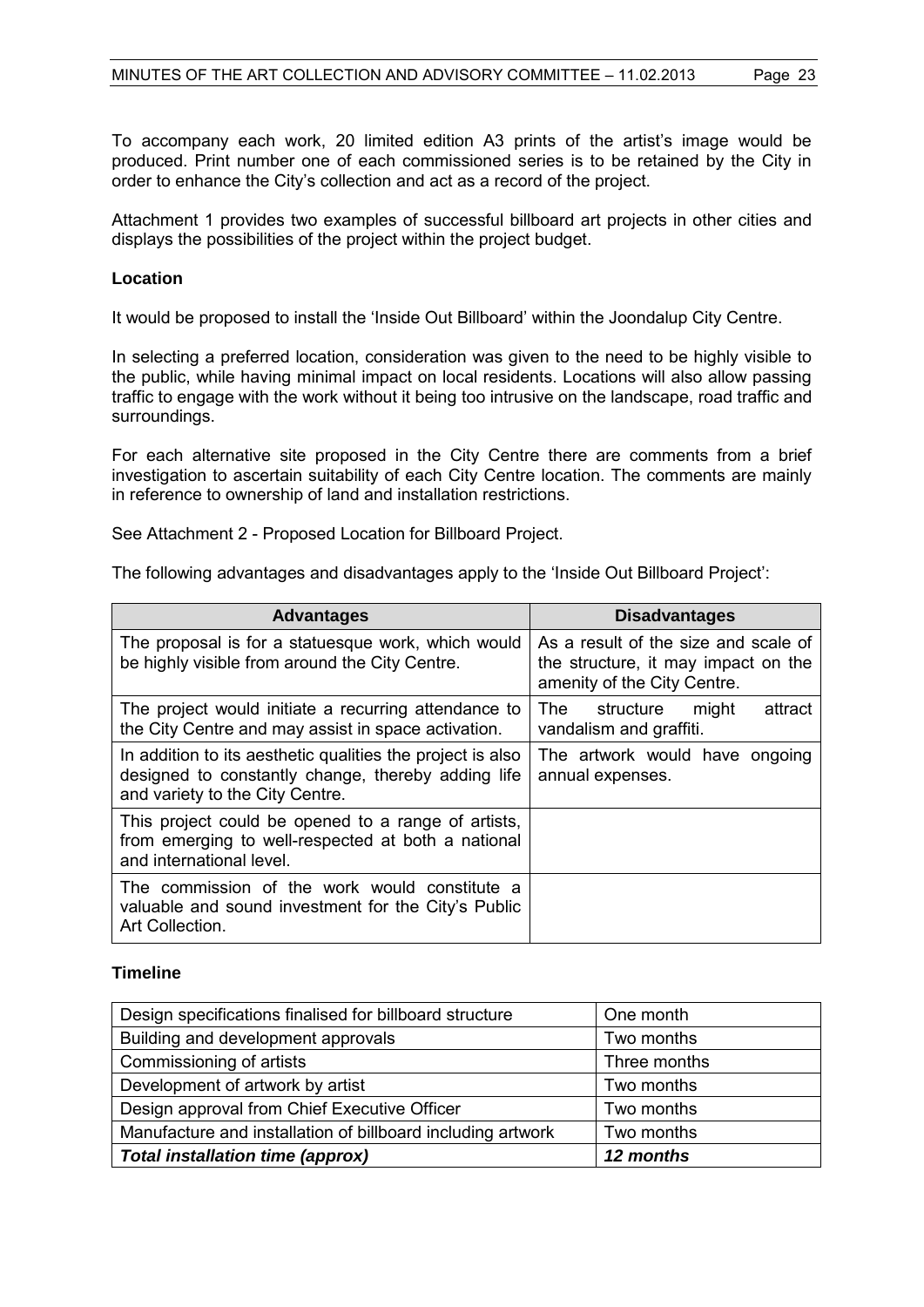#### **Legislation / Strategic Community Plan / policy implications**

Legislation **As the construction and installation of the 'Inside Out** Billboard' will be undertaken by the City, it would therefore be regarded as a 'public work' and no planning approval would be required. Section 6 (3) of the *Planning and Development Act 2005* requires the responsible authority to be consulted with at the time the public work is being formulated.

> The structure would be classified as a class 10b within the *Building Code of Australia* and would require a building permit as required by the *Building Act 2011.* The structure may also require a Structural Engineer Certificate.

|  | <b>Strategic Community Plan</b> |
|--|---------------------------------|
|--|---------------------------------|

| <b>Key theme</b>            | Community Wellbeing.                                                                            |
|-----------------------------|-------------------------------------------------------------------------------------------------|
| <b>Objective</b>            | Cultural development.                                                                           |
| <b>Strategic initiative</b> | Invest in publicly available visual art that will present a<br>culturally-enriched environment. |

**Policy The City's Art and Memorabilia Collection Policy.** 

# **Risk management considerations**

All works considered would need to meet stringent public safety criteria.

#### **Financial/budget implications**

| Initial cost of development and installation of structure<br>(including printing of first artwork)   | \$20,000           |
|------------------------------------------------------------------------------------------------------|--------------------|
| Artist installation:<br>Printing and installation of artwork<br>(Covered in cost of structure above) | N/C                |
| Printing of 20 limited edition A3 prints<br>Artist fee                                               | \$1,500<br>\$3,000 |
|                                                                                                      |                    |
| <b>TOTAL for first instalment</b>                                                                    | \$24,500           |
| Each installation thereafter:                                                                        |                    |
| Change of artwork (printing and installation)                                                        | \$3,000            |
| Printing of 20 limited edition A3 prints                                                             | \$1,500            |
| Artist fee                                                                                           | \$3,000            |
| <b>TOTAL for each installation thereafter</b>                                                        | \$7,500            |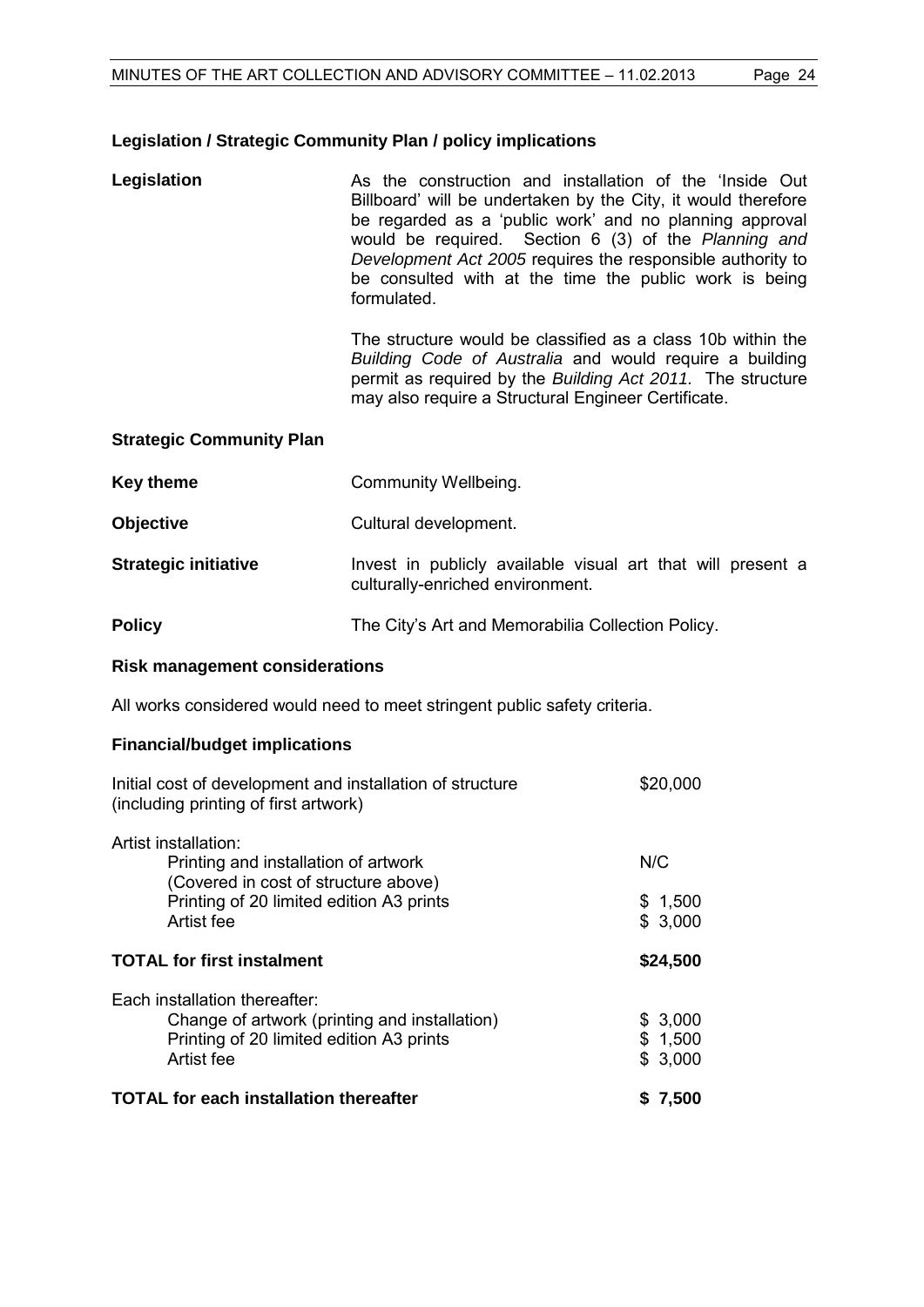#### Ongoing annual expenses – for a lifespan of five years

| <b>TOTAL expense per annum</b>                                              |                       | \$15,000 |
|-----------------------------------------------------------------------------|-----------------------|----------|
| Artist fees                                                                 | $($3,000 \times two)$ | \$6,000  |
| Printing of limited edition A3 prints                                       | $($1,500 \times two)$ | \$3,000  |
| Change artwork: every three months<br>(Including printing and installation) | $($3,000 \times two)$ | \$6,000  |

There are no funds specifically for this project this financial year. It is therefore suggested that if the project is supported that funds be listed for consideration in the 2013-14 budget. This will allow the City to undertake the preliminary works (community consultation) this financial year.

| Account no.               | <b>TBC</b> |
|---------------------------|------------|
| <b>Budget Item</b>        | <b>TBC</b> |
| <b>Budget amount</b>      | \$24,500   |
| Amount spent to date      | \$0        |
| <b>Proposed cost</b>      | \$24,500   |
| <b>Balance</b>            | \$0        |
| <b>Annual maintenance</b> | \$15,000   |

All figures quoted in this report are exclusive of GST.

#### **Regional significance**

The City's art collection, including its public art, archives and memorabilia, plays an important part in shaping and developing a sense of community.

The on-going provision of an accessible and high calibre art collection is integral to the cultural development and vibrancy of the City of Joondalup region and to best practice standards for the development of the visual arts in local government.

#### **Sustainability implications**

The installation of public artworks has positive social sustainability implications. Public artworks physically enrich a locality and provide a catalyst for public discussion about current social, economic and environmental issues. Public artworks strengthen the public realm by creating points of interest, animating spaces and providing beauty, character and colour to places. A new public artwork will build upon the relevance of the City's public spaces for the local community and increase the value of the City's cultural resources.

#### **Consultation**

At the meeting of the Art Collection and Advisory Committee held on 15 October 2012 it was agreed not to undertake any community consultation on the project.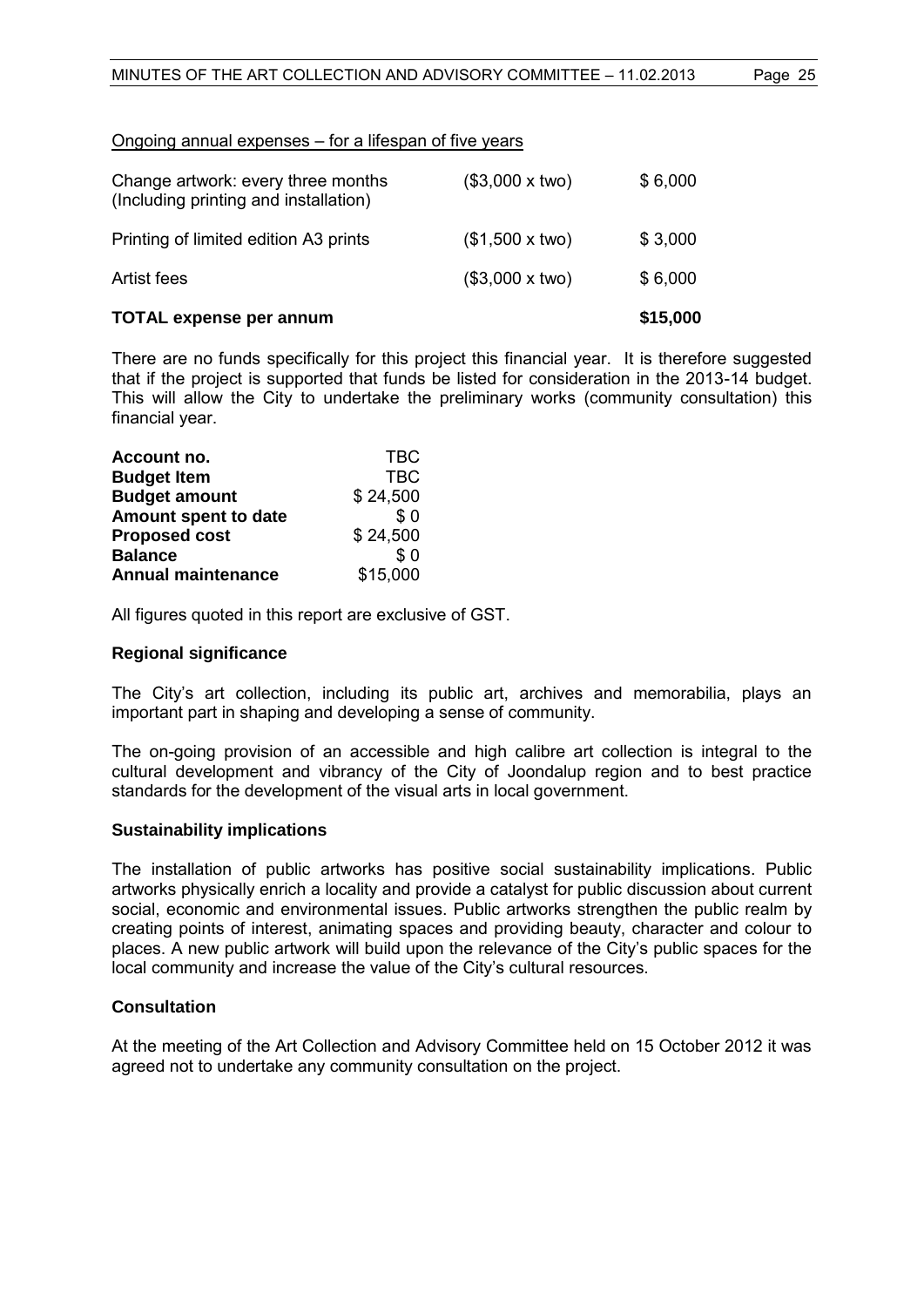#### **COMMENT**

The 'Inside Out Billboard project' presents an opportunity for the City of Joondalup to provide an ongoing visual art display for the Joondalup community. The 'Inside Out Billboard Project' would represent a range of challenging and diverse works that could encourage the general public to re-examine their expectations and definitions of art through dialogue about the role of art in public spaces.

The selected artists would design an artwork to challenge an outdoor public site to serve as a catalyst for conversations about art and/or community issues within Joondalup and Western Australia. It would allow Joondalup to create a high professional standard and endure a cultural legacy for the City. The 'Inside Out Billboard' would aim to become a cultural destination as well as continuing to support the artistic development of regional artists and introducing international artists to the region.

With this in mind, it is proposed that the site of the new cultural facility be the site of the 'Inside Out Billboard Project' to serve as a herald for the transformation of this area in future years.

#### **VOTING REQUIREMENTS**

Simple Majority.

#### **OFFICER'S RECOMMENDATION**

That Council:

- 1 DETERMINES its preferred site for the installation and construction of the proposed 'Inside Out Billboard Art Project';
- 2 AGREES to list an amount of \$24,500 for consideration within the 2013-14 draft Budget and to allow for the construction of the proposed Inside Out Billboard at the site in Part 1 above;
- 3 AGREES that the structure of the billboard be a purpose built structure to meet the specific requirements of the selected site as detailed in Part 1 above;
- 4 AGREES that:
	- 4.1 Every six months a new artist will be commissioned to create a new work specifically for the Inside Out Billboard;
	- 4.2 The Chief Executive Officer, following liaison with members of the Art Collection and Advisory Committee, approves the scheduled artwork to be displayed on the 'Inside Out Billboard'.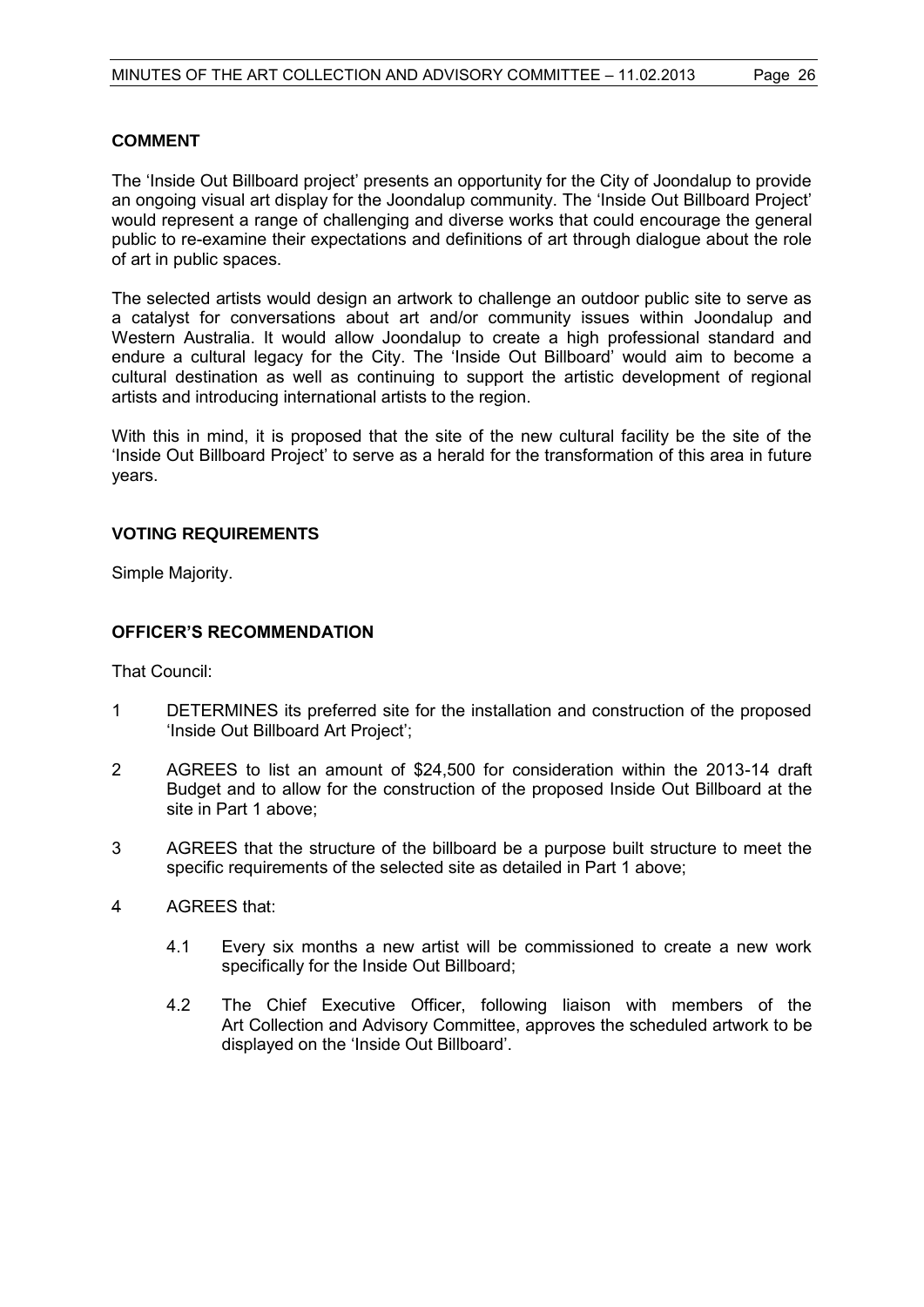**MOVED Cr Gobbert, SECONDED Cr Norman that the Art Collection Advisory Committee:**

- **1 DEFERS consideration of the location of the 'Inside Out Billboard Art Project' pending further advice from the Chief Executive Officer regarding the possibility of locating the billboard at other sites including Central Walk or the City's Administration Building;**
- **2 REQUESTS the Joondalup Performing Arts and Cultural Facility - Steering Committee consider the installation of a billboard into the design of the Joondalup Performing Arts and Cultural Facility.**

#### **The Motion was Put and CARRIED (6/1)**

**In favour of the Motion:** Cr Gobbert, Mayor Pickard, Crs Hollywood, Norman, Ritchie and Thomas. **Against the Motion:** Cr Chester.

*The Coordinator Cultural Services left the room, the time being 6.39pm.* 

*Appendix 1 refers*

*To access this attachment on electronic document, click he[re: Attach1artagn110213.pdf](Attach1artagn110213.pdf)*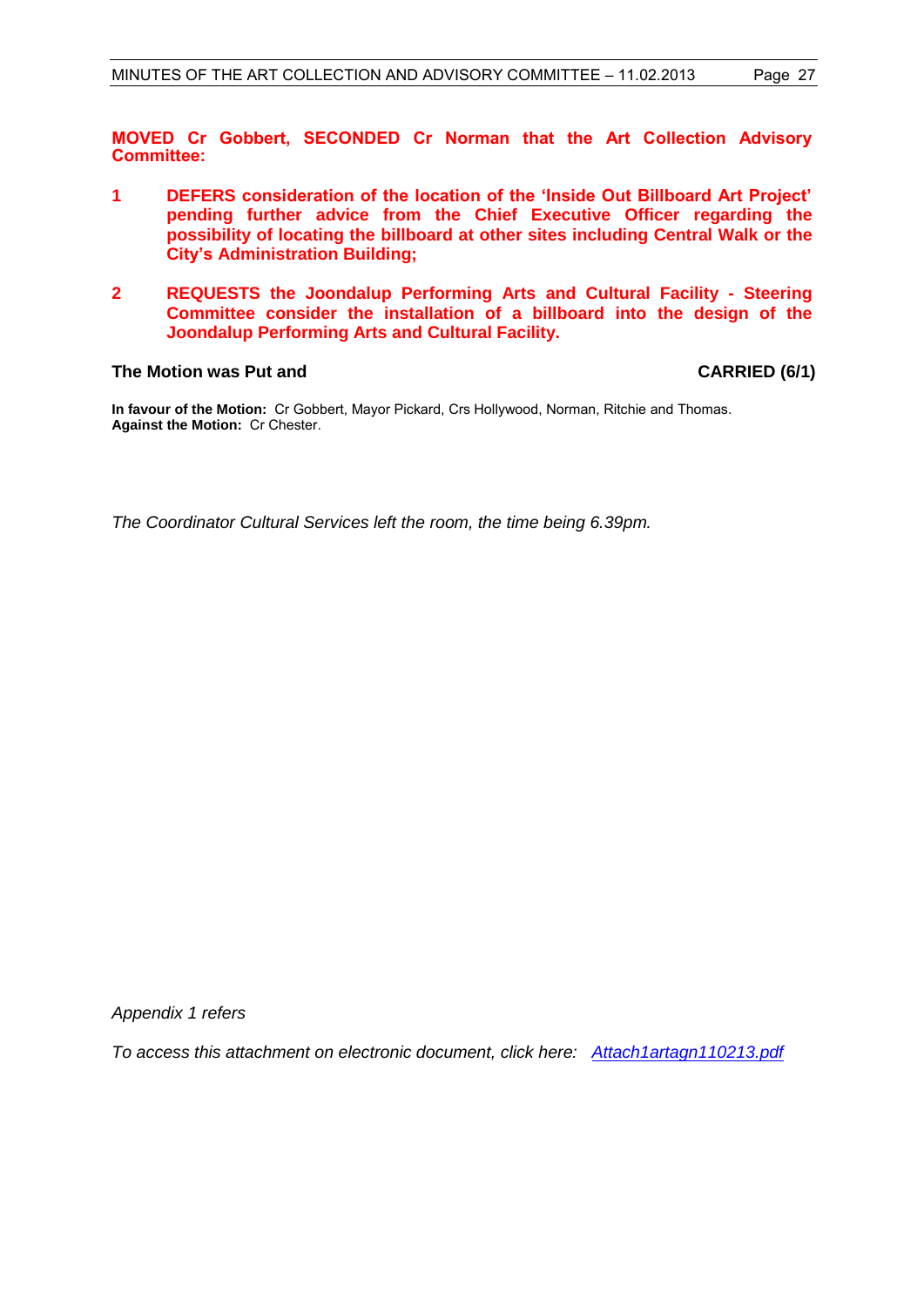*Mr Lindsay Harris, Ms Jan Morskate, Ms Sherri Staltari, the Coordinator Cultural Services and the City's Curator entered the room, the time being 6.40pm.* 

<span id="page-27-0"></span>

| <b>ITEM1</b>                          | <b>COMMISSIONED ARTIST - LINDSAY HARRIS</b>                                                                                                            |
|---------------------------------------|--------------------------------------------------------------------------------------------------------------------------------------------------------|
| <b>WARD</b>                           | All                                                                                                                                                    |
| <b>RESPONSIBLE</b><br><b>DIRECTOR</b> | Mr Mike Tidy<br><b>Corporate Services</b>                                                                                                              |
| <b>FILE NUMBER</b>                    | 35613, 101515                                                                                                                                          |
| <b>ATTACHMENTS</b>                    | Nil.                                                                                                                                                   |
| <b>AUTHORITY / DISCRETION</b>         | Information - includes items provided to Council for<br>information purposes only that do not require a decision of<br>Council (that is for 'noting'). |

#### **PURPOSE**

For the Art Collection and Advisory Committee to meet the recently commissioned artist, Lindsay Harris.

#### **EXECUTIVE SUMMARY**

The Council has previously resolved to commission a professional artist to depict iconic landmarks within the City of Joondalup on an annual basis.

At its meeting held on 20 November 2012 (CJ246-11/12 refers), Council resolved to select artist Lindsay Harris to undertake the commission.

Mr Harris attended the meeting to discuss art concepts with members of the Art Collection and Advisory Committee.

*Mr Lindsay Harris, Ms Jan Morskate, Ms Sherri Staltari and the City's Curator left the room, the time being 6.49pm.*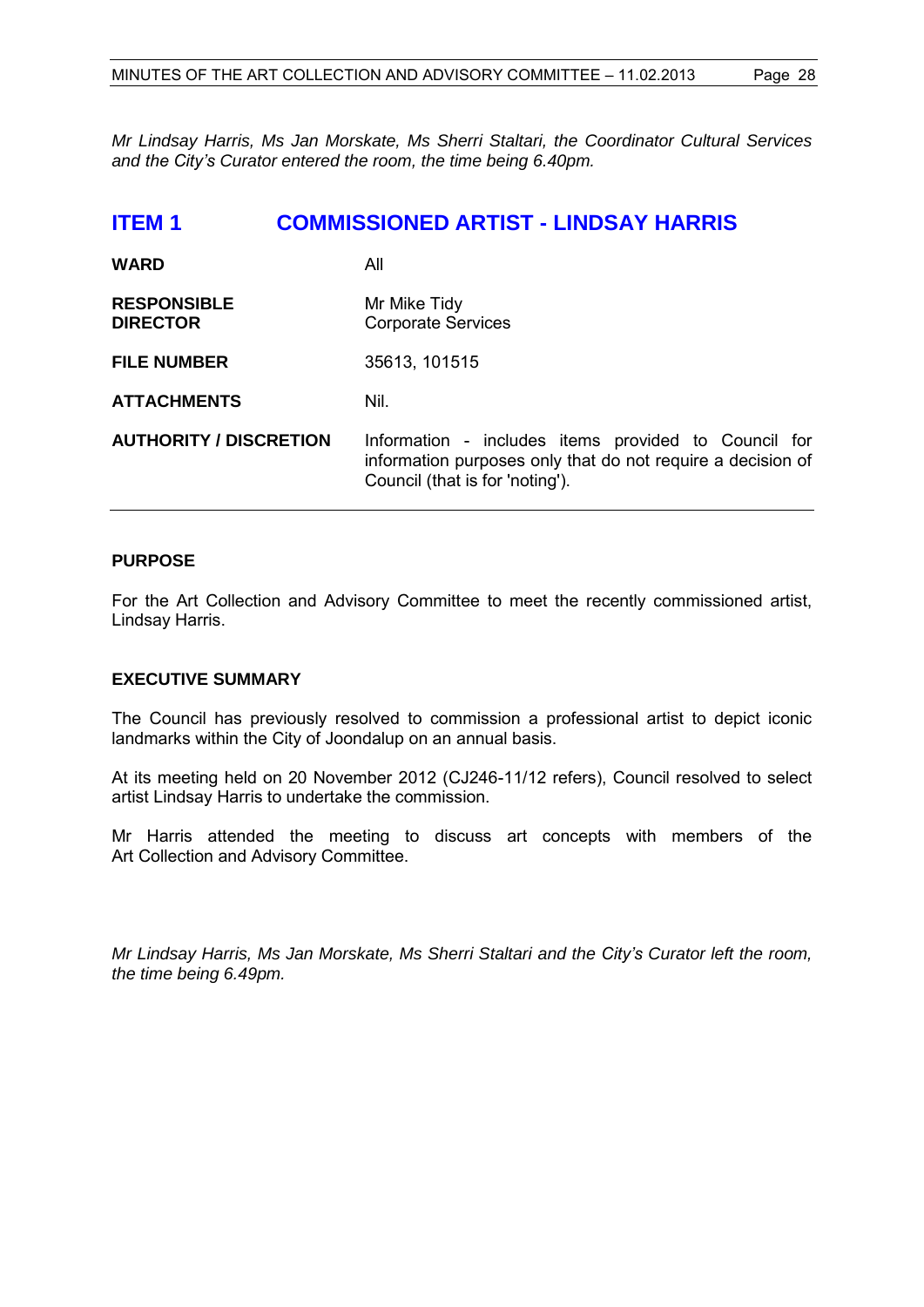## <span id="page-28-0"></span>**ITEM 2 ART COLLECTION AND ADVISORY COMMITTEE - MEETING PROPOSAL – 6 JUNE 2013**

| <b>WARD</b>                           | All                                                                                                                                                                                              |
|---------------------------------------|--------------------------------------------------------------------------------------------------------------------------------------------------------------------------------------------------|
| <b>RESPONSIBLE</b><br><b>DIRECTOR</b> | Mr Jamie Parry<br>Governance and Strategy                                                                                                                                                        |
| <b>FILE NUMBER</b>                    | 35613, 101515                                                                                                                                                                                    |
| <b>ATTACHMENT</b>                     | Nil.                                                                                                                                                                                             |
| <b>AUTHORITY / DISCRETION</b>         | Executive - The substantial direction setting and oversight<br>role of Council, such as adopting plans and reports,<br>accepting tenders, directing operations, setting and<br>amending budgets. |

#### **PURPOSE**

For the Art Collection and Advisory Committee to consider convening a committee meeting on Thursday, 6 June 2013.

#### **EXECUTIVE SUMMARY**

In order to view the entries and determine any possible purchases from the Community Art Exhibition, it is suggested that a meeting of the Art Collection and Advisory Committee be convened on Thursday, 6 June 2013 at 6.30pm in Conference Room 1. A tour of the art work/exhibition will be held at 5.30pm prior to the commencement of the committee meeting at the Lakeside Joondalup Shopping City.

*It is recommended that the Art Collection and Advisory Committee CONVENES a committee meeting on Thursday, 6 June 2013 at 6.30pm, in Conference Room 1.* 

#### **BACKGROUND**

At its meeting held on 15 April 2008 (CJ052-04/08 refers), Council formed the Art Collection and Advisory Committee with the following objectives:

- Approve art acquisitions within the available adopted budget funds.
- Develop and maintain a visual art collection of significance and repute that reflects the cultural aspirations of the City of Joondalup and its expressed goals and policies.
- Build an art collection of appreciating financial value, which constitutes a sound investment for the City.
- Collect works of visual art of demonstrable excellence by artists of significance, Consistent with the perceived developments in West Australian contemporary art.
- Collect and commission selectively works of art which enhance the existing Collection and which foster an understanding, enjoyment and appreciation of the visual arts among the broader community and members of the general public.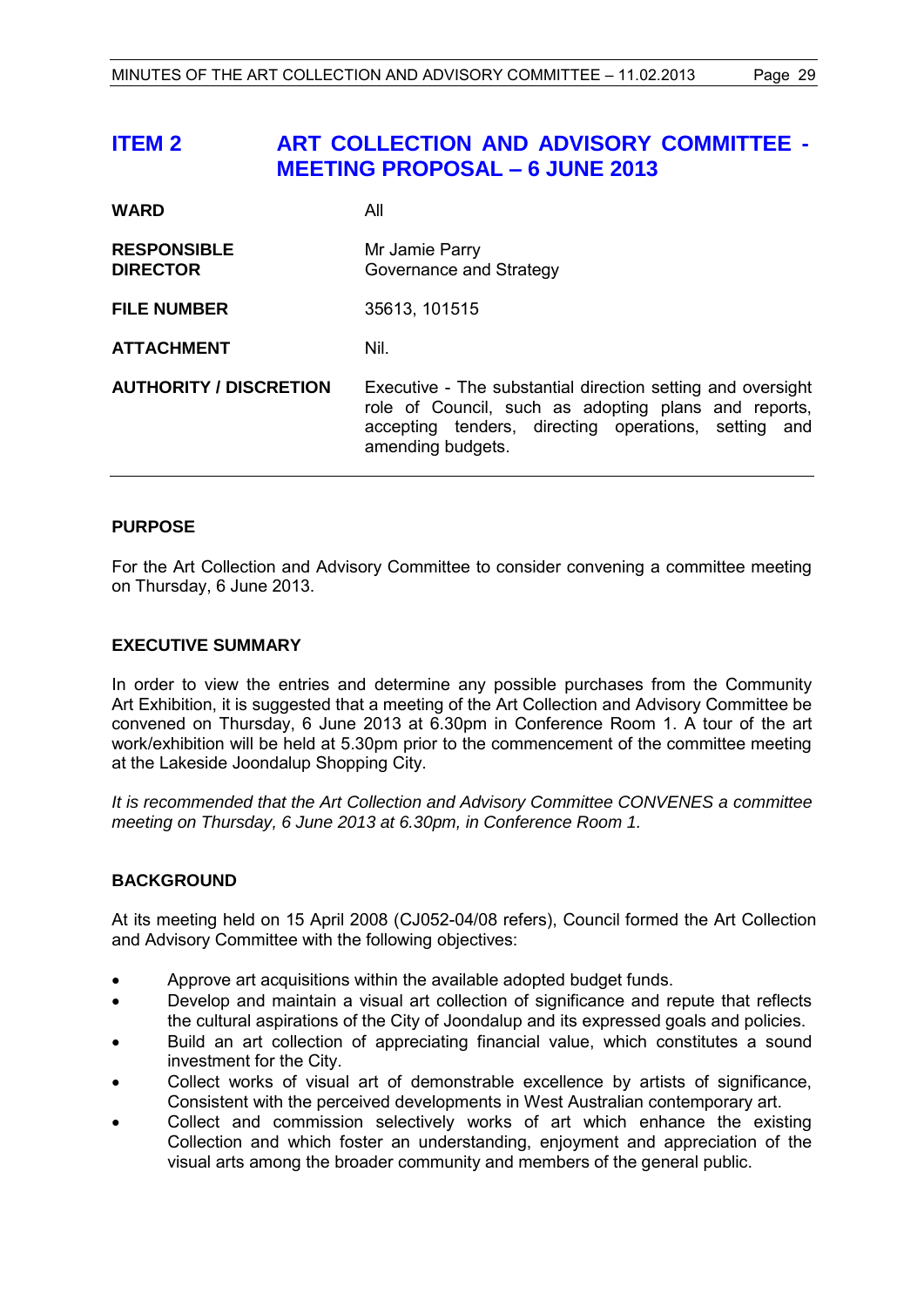- Review the criteria established to determine the award winners.
- Perform an oversight role in relation to the strategic direction of the City's Community Art Exhibition and Invitational Art Award.

The Committee has been granted delegated authority to approve acquisitions for artworks from available adopted budget funds. The Chief Executive Officer also has delegated authority to approve artworks that do not exceed an amount of \$15,000.

#### **DETAILS**

It is suggested that a meeting of the Art Collection and Advisory Committee be convened on Thursday, 6 June 2013 at 6.30pm in Conference Room 1 in order to view the entries and determine any possible purchases from the Community Art Exhibition.

The reason to hold the meeting prior to the opening of the Community Art Exhibition is to allow the City the first opportunity to purchase artwork prior to viewing by the general public.

#### **Issues and options considered**

The Art Collection and Advisory Committee can either:

- convene a meeting as recommended
- convene a meeting on an alternative date or
- not convene a meeting and allow the Chief Executive Officer to exercise delegated authority for any purchases.

#### **Legislation / Strategic Community Plan / policy implications**

| Legislation | Local Government Act 1995                          |
|-------------|----------------------------------------------------|
|             | Local Government (Administration) Regulations 1996 |
|             | <b>Standing Orders Local Law 2005</b>              |

#### **Strategic Community Plan**

- **Key theme** Governance and leadership.
- **Objective** Corporate capacity.
- **Strategic initiative Mot applicable.**
- **Policy** Not applicable.

#### **Risk management considerations**

Not applicable.

#### **Financial/budget implications**

Not applicable.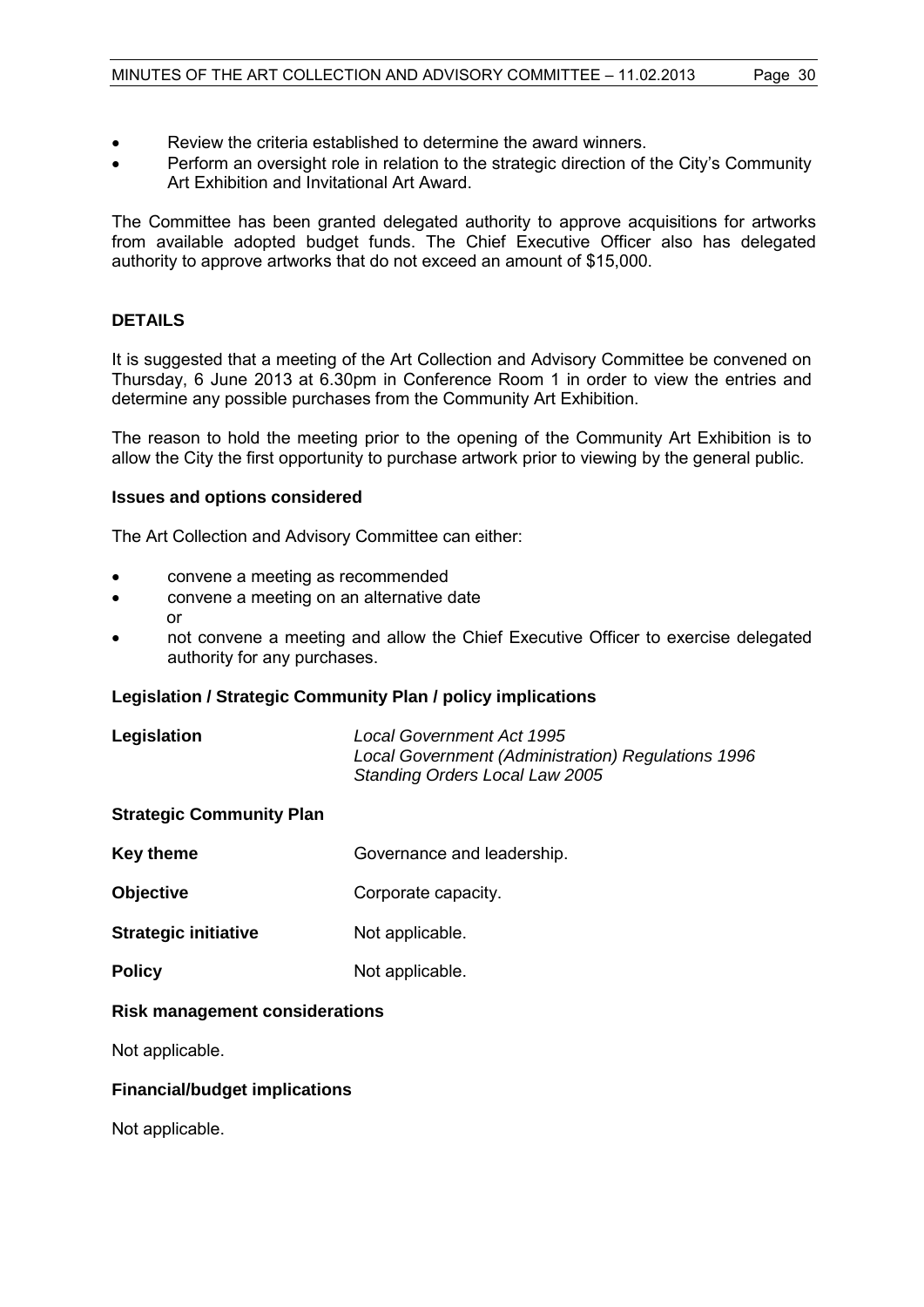#### **Regional significance**

Not applicable.

#### **Sustainability implications**

Not applicable.

#### **Consultation**

Not applicable.

#### **COMMENT**

As the Art Collection and Advisory Committee has delegated authority, meeting dates and times will be advertised in accordance with the *Local Government Act 1995*.

#### **VOTING REQUIREMENTS**

Simple Majority.

**MOVED Cr Hollywood, SECONDED Cr Thomas that the Art Collection and Advisory Committee CONVENES a committee meeting on Thursday, 6 June 2013 at 6.30pm, in Conference Room 1.**

#### **The Motion was Put and CARRIED (7/0)**

**In favour of the Motion:** Cr Gobbert, Mayor Pickard, Crs Chester, Hollywood, Norman, Ritchie and Thomas.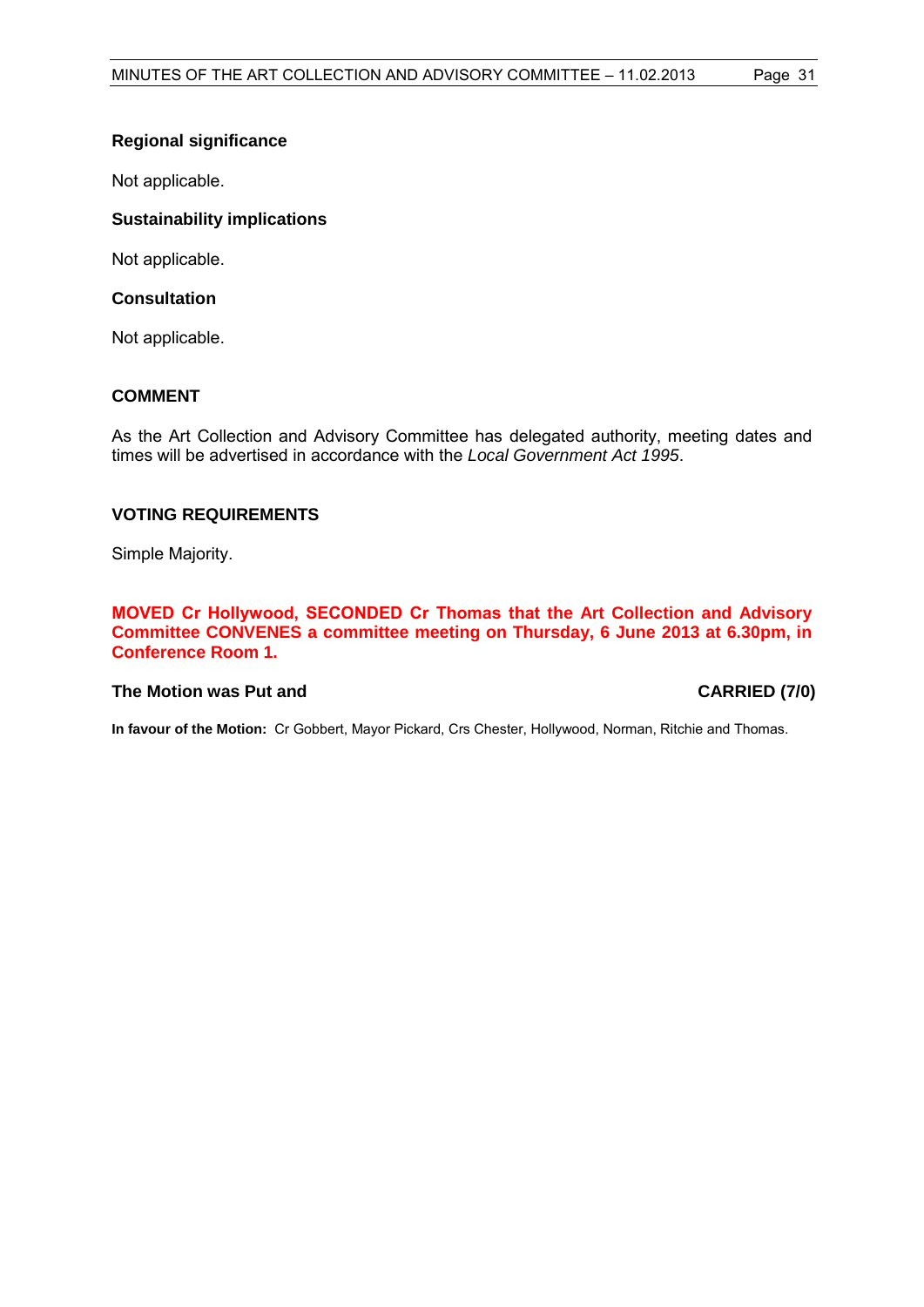*Mayor Pickard and the Manager Leisure and Cultural Services left the room, the time being 6.53pm.* 

<span id="page-31-0"></span>

| <b>ITEM3</b>                          | <b>DISPLAY OF VIDEO BASED ARTWORK</b>                                                                                                                  |
|---------------------------------------|--------------------------------------------------------------------------------------------------------------------------------------------------------|
| <b>WARD</b>                           | All                                                                                                                                                    |
| <b>RESPONSIBLE</b><br><b>DIRECTOR</b> | Mr Mike Tidy<br><b>Corporate Services</b>                                                                                                              |
| <b>FILE NUMBER</b>                    | 35613, 101515                                                                                                                                          |
| <b>ATTACHMENT</b>                     | Nil.                                                                                                                                                   |
| <b>AUTHORITY / DISCRETION</b>         | Information - includes items provided to Council for<br>information purposes only that do not require a decision of<br>Council (that is for 'noting'). |

#### **PURPOSE**

For the Art Collection Advisory Committee to be informed of display options for video based artwork.

#### **EXECUTIVE SUMMARY**

Video based artwork has practical considerations that require forethought in the areas of display and preservation ahead of any acquisition for the City of Joondalup Art Collection. It is recommended if the video based artwork meets the essential acquisition criteria, it is considered by the Art Collection and Advisory Committee for future inclusion in the City's Art Collection.

#### **BACKGROUND**

The City of Joondalup's Art Collection comprises over 200 artworks, with a primary focus on the work of Western Australian contemporary artists, and a secondary focus on works of local content and context. Artworks are displayed within a variety of locations in the City's buildings, including Council Chambers, Administration Building, libraries and leisure centres. The 2011 valuation saw the Art Collection valued at \$465,940.

Artworks span a wide range of media. Over half of the collection consists of paintings, with the remainder of the collection comprised of sculpture, drawings, installation art, ceramics, print works, photographs, textiles and one glasswork. To date, the City has no video based works in its collection.

The art collection is professionally managed and has a budget dedicated to the management, conservation, rotation, documentation and valuation of the collection. Artworks are acquired in keeping with the essential acquisition criteria, which highlights issues of practicality of display and conservation.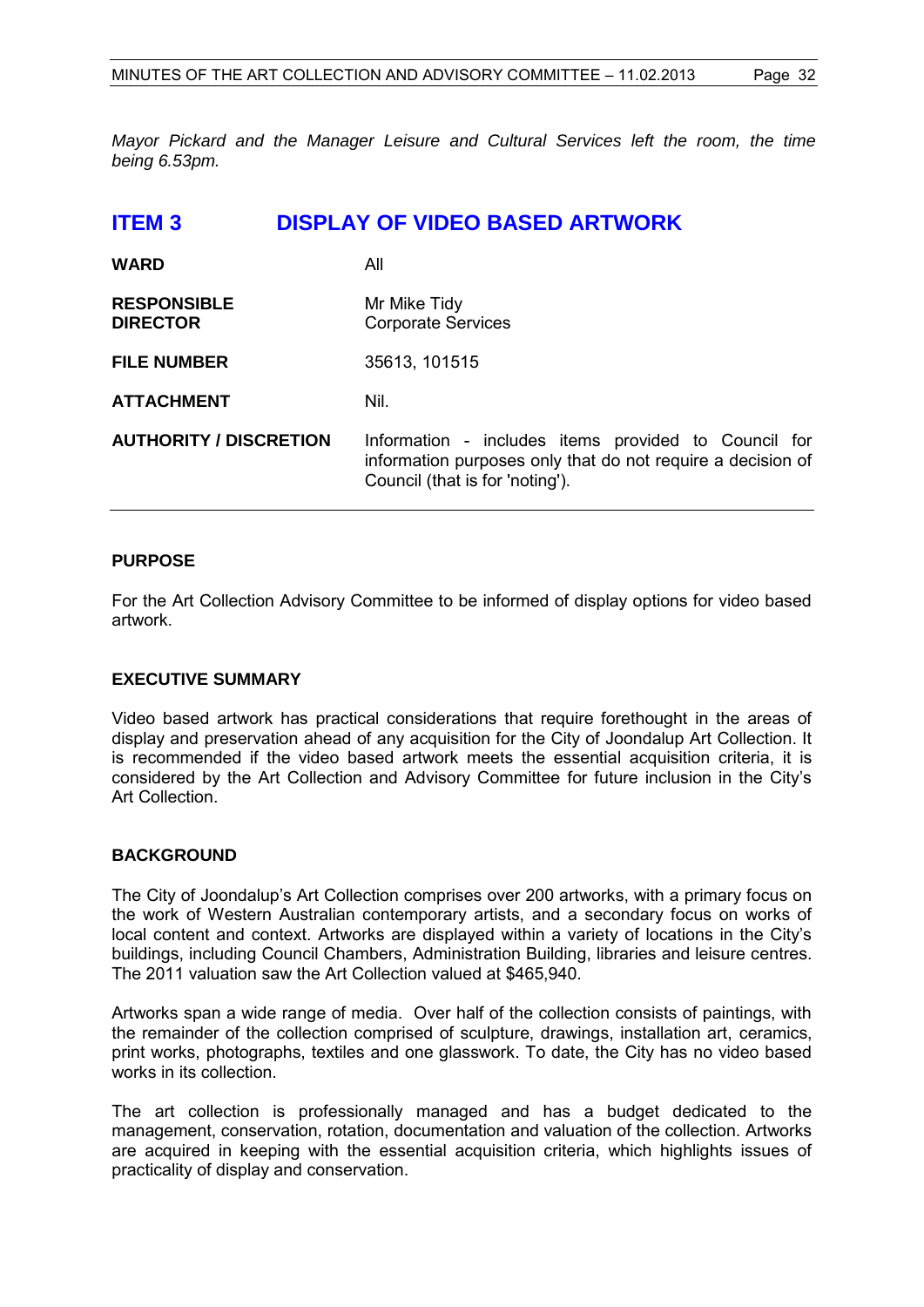#### **DETAILS**

#### Video Based Artwork

In the 1960s the first portable video recorder became available, making it possible to record more directly, cheaply and easily than film. Video tape was the most commonly used method to store video art, although, prior to this artists had already been working on film. Video art has been a mainstream medium used by artists since the 1980s. The Invitation Art Award has seen a peak in submissions of video work over the past four years.

Video based artwork has been acquired by collections around the world for decades, the earliest most notably being the video work of Andy Warhol from the 1960s. Surrealist films have been collected by institutions since the 1920s. The Murdoch University Art Collection has acquired two video/filmic works, notably in 2012 'Gymnasium' by Tarryn Gill & Pilar Mata Dupont (award winning Western Australian artists who have regularly exhibited in the Invitation Art Award). Although video art and filmic art are different artistic styles, they have very similar display and conservation requirements.

With advancements in technology, video art is now also stored on hard drive, CD-ROM, DVD, solid state, portable device 'apps' and in the Cloud.

#### Options for Display of Video Based Artwork

There are numerous methods to display video based artwork.

The artist in creating their artwork would consider these display factors:

- Size and scale of the work for example a large projection, or a small screen based work.
- Lighting requirements for example darkened room to a screen suitable in full sunlight.
- Audio used in the video artwork for example audio running constantly, no audio or headphones.
- Mode of delivery for example a hard drive connected to a projector, DVD shown on a TV screen to a streaming on the internet/ through an app.

It is likely that the artist would have a 'best' method for display of their work, but may also have a few alternative display options that they are comfortable with. Contractual copyright, moral right and display guidelines would be agreed upon with the artist to gain clarity on these display options prior to making an acquisition recommendation.

If the City acquired a video (or film) based artwork, the following display options would be possible:

Projection screen:

- Short term projection of artwork could occur in multiple locations. On artist's approval, work could be screened at the festival, onto City buildings, back projected onto a screen in the evening in the Joondalup Library.
- It should be noted that longer term projection may not be an appropriate option until the new cultural facility is built as controlled lighting may be required.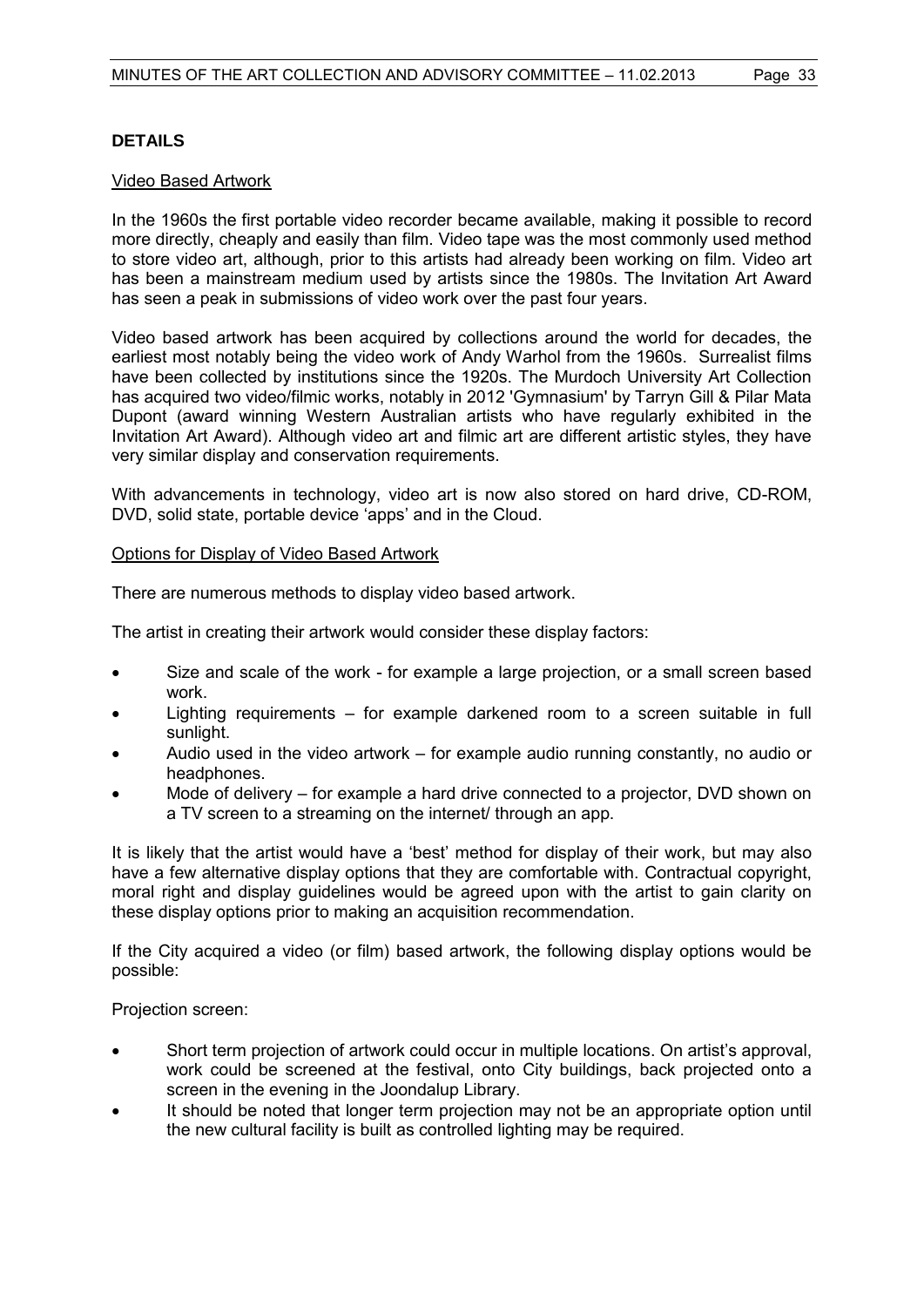TV screen:

- A dedicated TV screen could be purchased using the Art Collection management budget and installed in one of the City's buildings, much like the customer services TV screens.
- A portable TV screen with a safe and discrete base could be constructed to enable rotation of the video work in various City buildings.

#### Internet:

 The artwork could be screened on the internet as a feature of the Art Collection (subject to contractual agreement).

Wall mounted portable device with a built in screen:

- A wall mounted box could be built around a device such as an iPad/tablet or small DVD display, screening the artwork on continual loop (with options for the work to be on a timer).
- This would be an ideal delivery mode for small scale video/filmic works.

#### Maintenance of Video Based Artwork

Conservation and preservation of video and electronic works require forethought and clear contractual guidelines with the artist. It is important to note that video based artwork to a degree is electronic and ephemeral and can be easily transferred onto other storage devices.

Established maintenance programs of artwork are set in place and video based artwork can be assessed annually, along with the rest of the collection, isolating future conservation needs of the work.

Superseding technology, for example, floppy discs no longer being readily used as a storage device, can be managed by transferring the data onto an alternative storage device.

An upgrading of technology, for example portable DVD players making way for iPads/tablets, can be addressed in the Art Collection management budget as a display requirement. It would be anticipated that upgrading of display technology is only required due to wear and tear.

Back-up copies of the video artwork can be made and safely stored in the City.

#### Editioning of Artwork

An editioned artwork, also known as a limited edition, is an artwork with a fixed number of impressions produced on the understanding that no further impressions (copies) will be produced later. Editioned artworks are commonplace in printmaking, photography and video work. The number of editions is commonly capped from three to five for video and photographic artwork, and to 20 for printmaking. The smaller the limited number of editions ensures the work retains a higher value. If a major collecting institution purchases one of the editions, the value of the work can go up significantly, increasing the purchase price.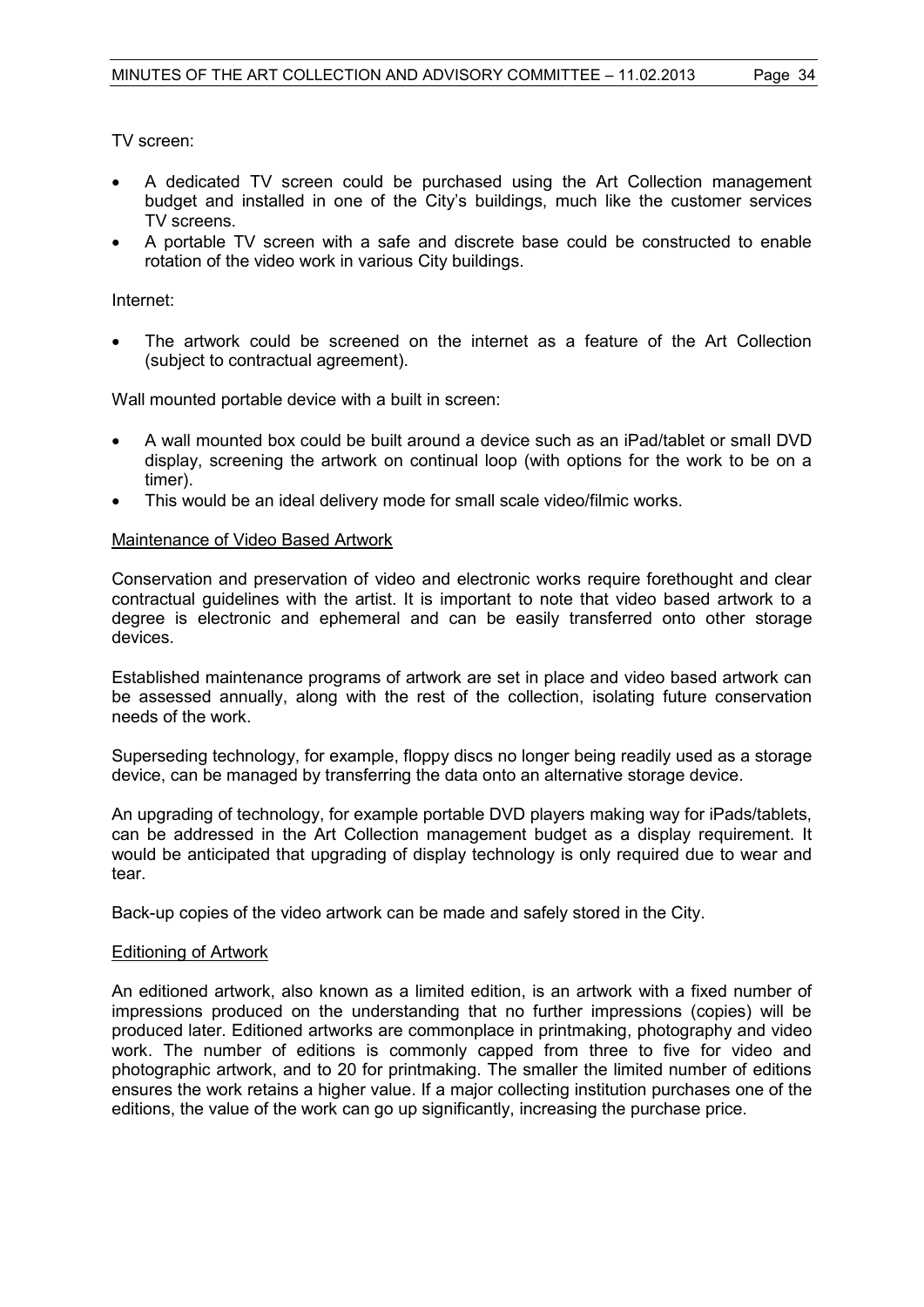It is important to note that an edition is not a reproduction of an existing artwork, like a poster of a famous artwork. An editioned artwork is an original artwork, where multiple predetermined copies are made using the same process.

#### **Issues and options considered**

It is recognised that not all video based artwork would be a suitable acquisition to add to the City's Art collection. Considerable discussion would need to take place between the City and the artist to determine the optimum and practical display options prior to being put forward as a potential acquisition to the Art Collection and Advisory Committee. As video based work often may not come with a dedicated screen, projector or device, available funds from the Collection Management budget would need to be factored in to assist with display.

#### **Legislation / Strategic Community Plan / policy implications**

#### **Strategic Community Plan**

| <b>Key Theme</b>                      | Community Wellbeing.                                                                             |  |
|---------------------------------------|--------------------------------------------------------------------------------------------------|--|
| <b>Objective</b>                      | Cultural development.                                                                            |  |
| <b>Strategic initiatives</b>          | Invest in publicly accessible visual art that will present a<br>culturally-enriched environment. |  |
|                                       | Promote local opportunities for arts development.                                                |  |
| <b>Policy</b>                         | The City's Art and Memorabilia Collection Policy.                                                |  |
| <b>Risk management considerations</b> |                                                                                                  |  |
| Not applicable.                       |                                                                                                  |  |
| <b>Financial/budget implications</b>  |                                                                                                  |  |
| Not applicable.                       |                                                                                                  |  |
| <b>Regional significance</b>          |                                                                                                  |  |
| Not applicable.                       |                                                                                                  |  |
| <b>Sustainability implications</b>    |                                                                                                  |  |
| Not applicable.                       |                                                                                                  |  |
| <b>Consultation</b>                   |                                                                                                  |  |
| Not applicable.                       |                                                                                                  |  |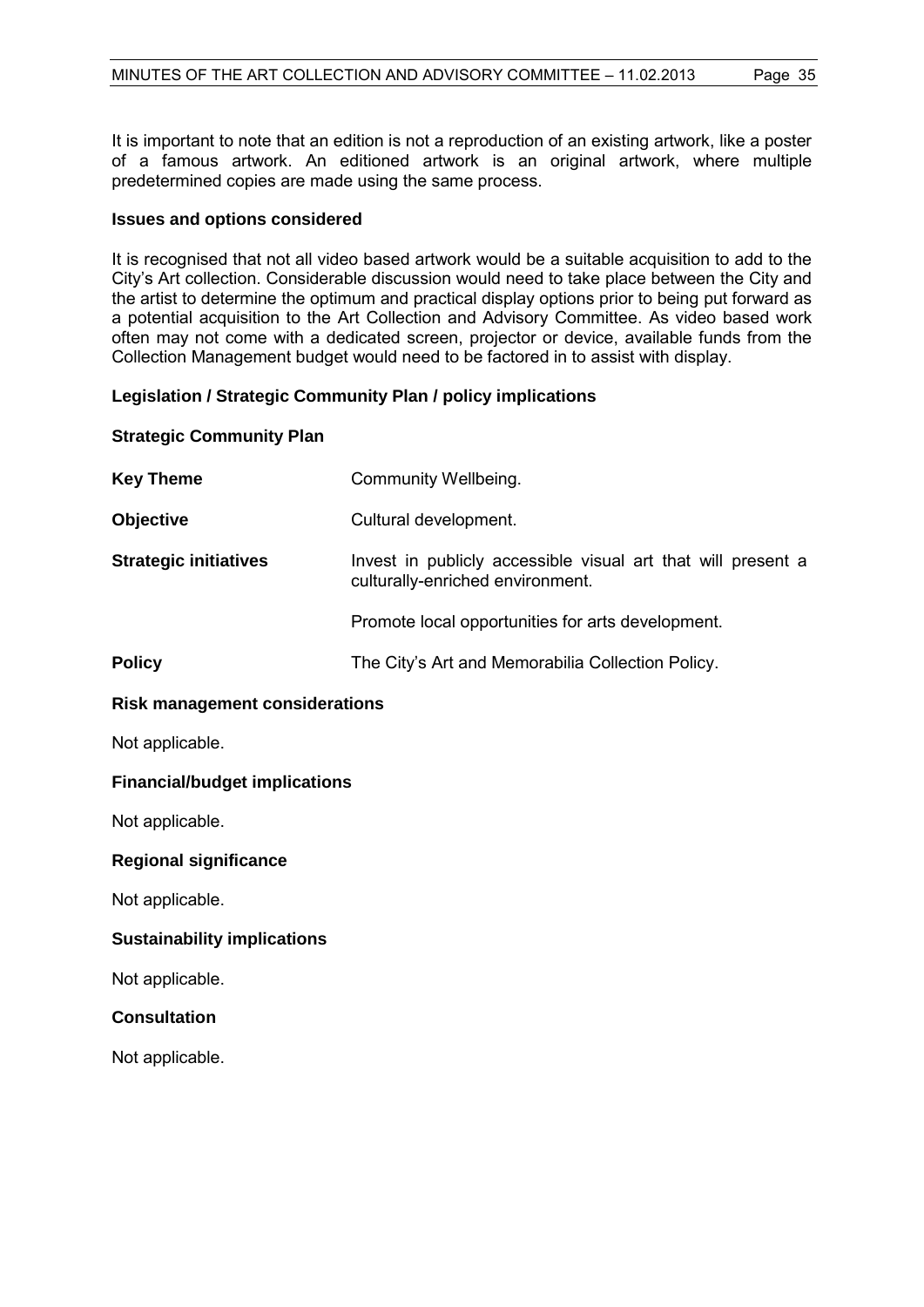#### **COMMENT**

The acquisition of a video based artwork would undergo rigorous consideration in line with the essential acquisition criteria, notably appropriate locations for display of the work and ability to maintain the artwork, prior to being recommended to the Art Collection Advisory Committee.

#### **VOTING REQUIREMENTS**

Simple Majority.

#### **OFFICER'S RECOMMENDATION**

That the Art Collection and Advisory Committee NOTES the City's ability to practically maintain and display suitable video based artworks, as part of the City's Art Collection, following the guidelines of the essential acquisition criteria.

**MOVED Cr Chester, SECONDED Cr Gobbert that the Art Collection and Advisory Committee:**

- **1 NOTES the City's ability to practically maintain and display suitable video based artworks, as part of the City's Art Collection, following the guidelines of the essential acquisition criteria;**
- **2 AGREES to purchase the artwork 'A Written Perspective (2012)', digital video by Benjamin Forster at a purchase price not to exceed \$1,500.**

#### **The Motion was Put and CARRIED (5/1)**

**In favour of the Motion:** Crs Gobbert, Chester, Norman, Ritchie and Thomas. **Against the Motion:** Cr Hollywood.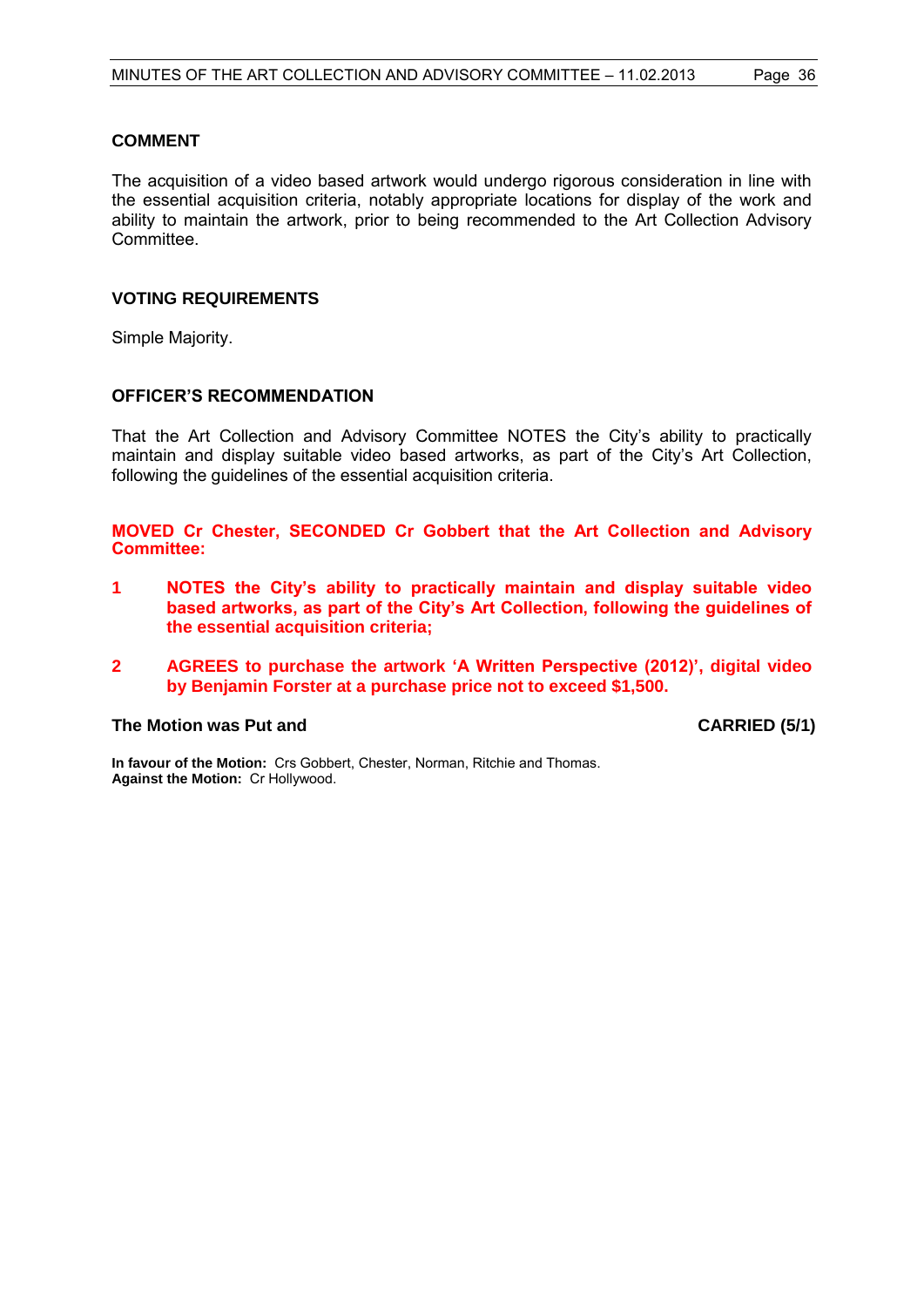## <span id="page-36-0"></span>**ITEM 4 'INSIDE OUT BILLBOARD PROJECT' - PUBLIC ART FOR CITY OF JOONDALUP**

| <b>WARD</b>                           | All                                                                                                                                                                                              |  |
|---------------------------------------|--------------------------------------------------------------------------------------------------------------------------------------------------------------------------------------------------|--|
| <b>RESPONSIBLE</b><br><b>DIRECTOR</b> | Mr Mike Tidy<br><b>Corporate Services</b>                                                                                                                                                        |  |
| <b>FILE NUMBER</b>                    | 35613, 101515                                                                                                                                                                                    |  |
| <b>ATTACHMENTS</b>                    | <b>Examples of Similar Billboard Project</b><br>Attachment 1<br>Possible/Locations for Billboard Project<br>Attachment 2<br>Recommended structure for Billboard<br>Attachment 3                  |  |
| <b>AUTHORITY / DISCRETION</b>         | Executive - The substantial direction setting and oversight<br>role of Council, such as adopting plans and reports,<br>accepting tenders, directing operations, setting and<br>amending budgets. |  |

*This item was dealt with earlier in the meeting prior to Item 1 - Commissioned Artist - Lindsay Harris, page [21](#page-20-0) refers.*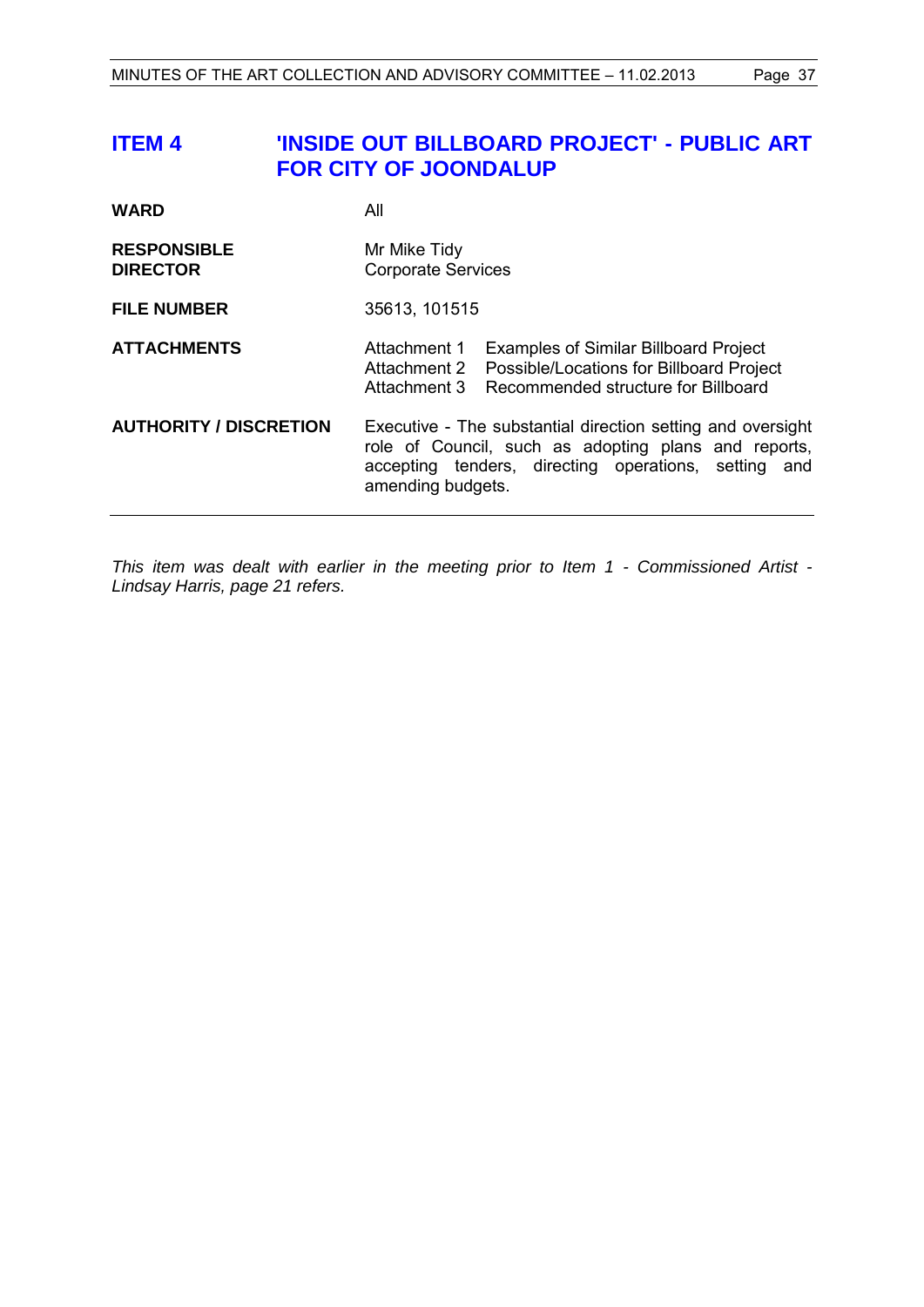## <span id="page-37-0"></span>**ITEM 5 COMMISSIONING OF ARTWORK**

| <b>WARD</b>                           | All                                                                                                                                                                                              |
|---------------------------------------|--------------------------------------------------------------------------------------------------------------------------------------------------------------------------------------------------|
| <b>RESPONSIBLE</b><br><b>DIRECTOR</b> | Mr Mike Tidy<br><b>Corporate Services</b>                                                                                                                                                        |
| <b>FILE NUMBER</b>                    | 35613, 101515                                                                                                                                                                                    |
| <b>ATTACHMENTS</b>                    | Nil.                                                                                                                                                                                             |
| <b>AUTHORITY / DISCRETION</b>         | Executive - The substantial direction setting and oversight<br>role of Council, such as adopting plans and reports,<br>accepting tenders, directing operations, setting and<br>amending budgets. |
|                                       |                                                                                                                                                                                                  |

*This item was dealt with earlier in the meeting prior to Item 4 - 'Inside Out Billboard Project' - Public Art for City of Joondalup, page [15](#page-14-0) refers.*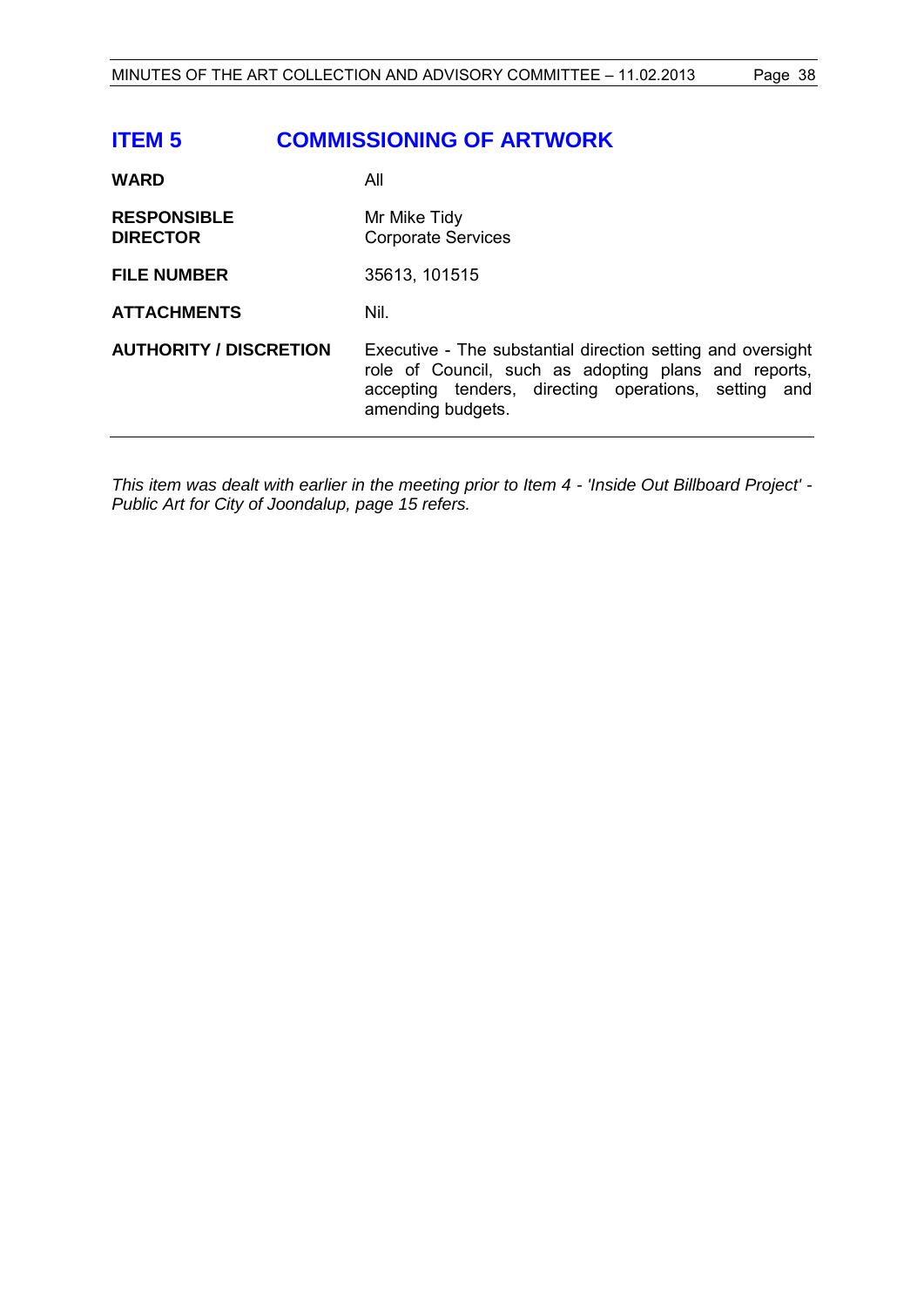## <span id="page-38-0"></span>**ITEM 6 COMMUNITY INVITATION ART AWARD**

| <b>WARD</b>                           | All                                                                                                                                                                                              |
|---------------------------------------|--------------------------------------------------------------------------------------------------------------------------------------------------------------------------------------------------|
| <b>RESPONSIBLE</b><br><b>DIRECTOR</b> | Mr Mike Tidy<br><b>Corporate Services</b>                                                                                                                                                        |
| <b>FILE NUMBER</b>                    | 35613, 101515                                                                                                                                                                                    |
| <b>ATTACHMENTS</b>                    | Attachment 1 Terms and Conditions of Entry                                                                                                                                                       |
| <b>AUTHORITY / DISCRETION</b>         | Executive - The substantial direction setting and oversight<br>role of Council, such as adopting plans and reports,<br>accepting tenders, directing operations, setting and<br>amending budgets. |

*This item was dealt with earlier in the meeting prior to Item 5 - Commissioning of Artwork, page [6](#page-5-1) refers.*